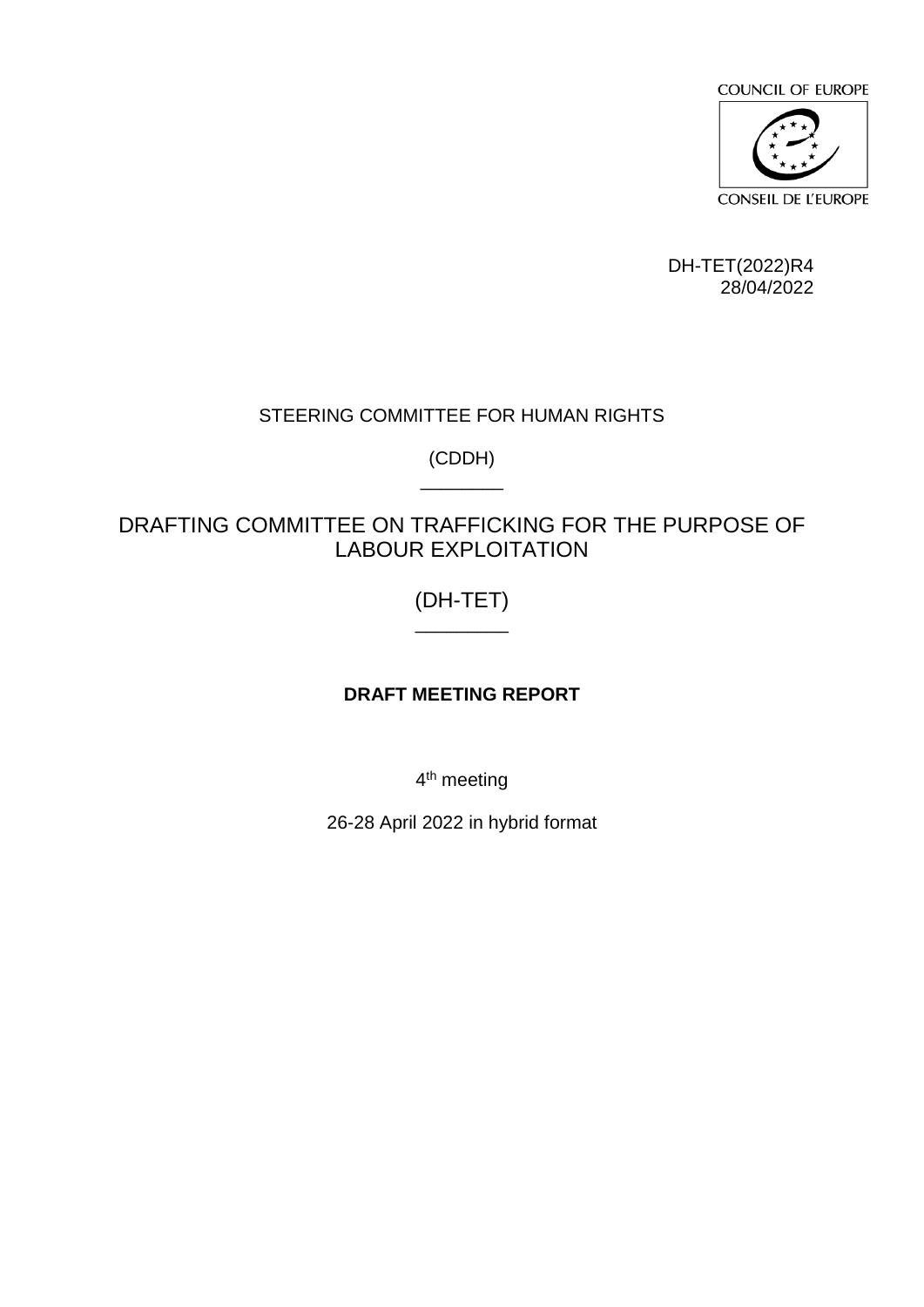# **ITEMS 1 AND 2: OPENING OF THE MEETING, ADOPTION OF THE AGENDA AND THE ORDER OF BUSINESS**

1. The Drafting Committee on Trafficking for the purpose of Labour exploitation (DH-TET) held its 4<sup>th</sup> meeting in Strasbourg and via video-conference from 26 to 28 April 2022. The meeting was chaired by Mr Morten RUUD (Norway). The list of participants appears in Appendix I.

2. Mr Morten RUUD welcomed the participants and thanked them for their attendance and important contribution to the work of the Drafting Committee. The Chair also thanked the Secretariat for the draft recommendation and revised appendix.

3. The Drafting Committee adopted the agenda (see Appendix II) and the order of business (see Appendix III).

# **ITEM 3: DISCUSSION OF ANY GENERAL MATTERS RELATING TO THE WORK OF THE DH-TET**

4. Mr. Morten RUUD recalled the importance of the topic of trafficking in human beings for the purposes of labour exploitation to the work of the Council of Europe, and emphasised the accrued risk of it in the context of the war in Ukraine. He expressed trust that the Drafting Committee would be able to finalise its work on the draft recommendation within the remaining meeting days.

# **ITEM 4: DISCUSSION OF THE PREAMBLE AND DRAFT RECOMMENDATION**

5. The Drafting Committee members had fruitful discussions on the texts to be adopted and made some modifications to the preamble and draft recommendation.

6. The Drafting Committee subsequently approved the preamble and draft recommendation (Appendix IV).

## **ITEM 5: DISCUSSION AND POSSIBLE AMENDMENT OF ANY REMAINING PARAGRAPHS OF THE REVISED APPENDIX TO THE DRAFT RECOMMENDATION**

7. The Drafting Committee recalled that the contents of the draft appendix (DH-TET(2022)01REV3APP) had been revised on the basis of the discussion held at the third meeting of the Drafting Committee.

8. The Drafting Committee then proceeded to a thorough reading and revision of specific identified paragraphs of the Appendix, bearing in mind that most of the paragraphs had been agreed upon at the third meeting.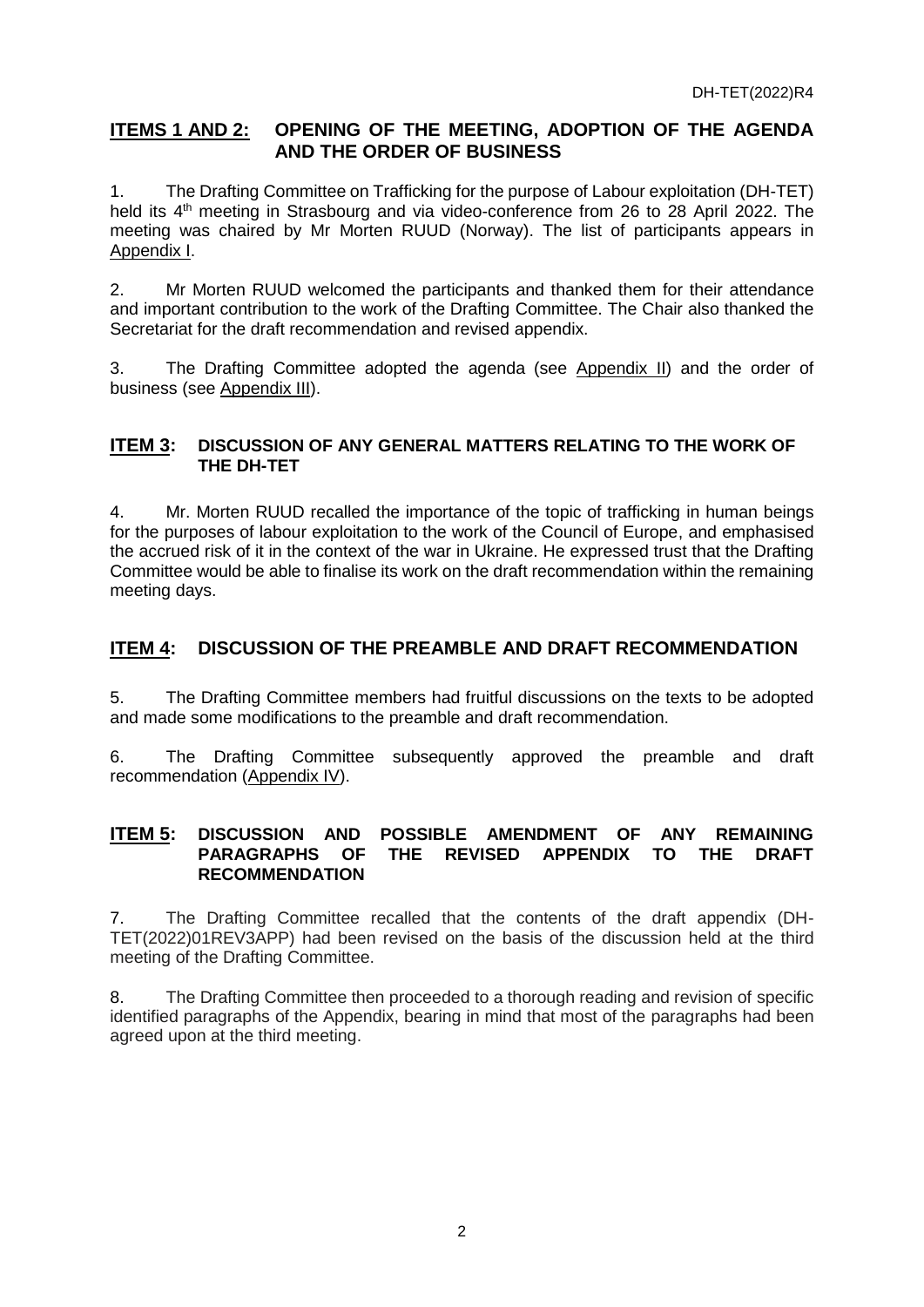# **ITEM 6: APPROVAL OF THE DRAFT RECOMMENDATION FOR ITS TRANSMISSION TO THE STEERING COMMITTEE FOR HUMAN RIGHTS (CDDH)**

9. The Drafting Committee adopted the draft preamble and recommendation (Appendix  $\underline{IV}$  as well as the draft appendix (Appendix V) and approved its transmission to the Steering Committee for Human Rights (CDDH) with a view to their adoption at its June 2022 meeting.

10. The Turkish Representative expressed some hesitation about paragraph 32 of the Appendix, and indicated that the Turkish delegation might come back to this in the Steering Committee.

# **ITEM 7: DISCUSSION OF GENDER EQUALITY ASPECTS OF THE WORK OF DH-TET**

11. The Drafting Committee asked the Chair, in cooperation with the Secretariat, to send a short reply to the Steering Committee on the Thematic form on Gender Equality.

# **ITEM 8: ANY OTHER BUSINESS**

12. No other business was discussed.

# **ITEM 9: ADOPTION OF THE MEETING REPORT**

13. At the end of its meeting, the Drafting Committee adopted the present meeting report in English and in French.

14. On the occasion of his last ever CDDH meeting as a Chair, the Drafting Committee members thanked M. Morten RUUD for his exceptional chairing of the four DH-TET meetings.

**\* \* \***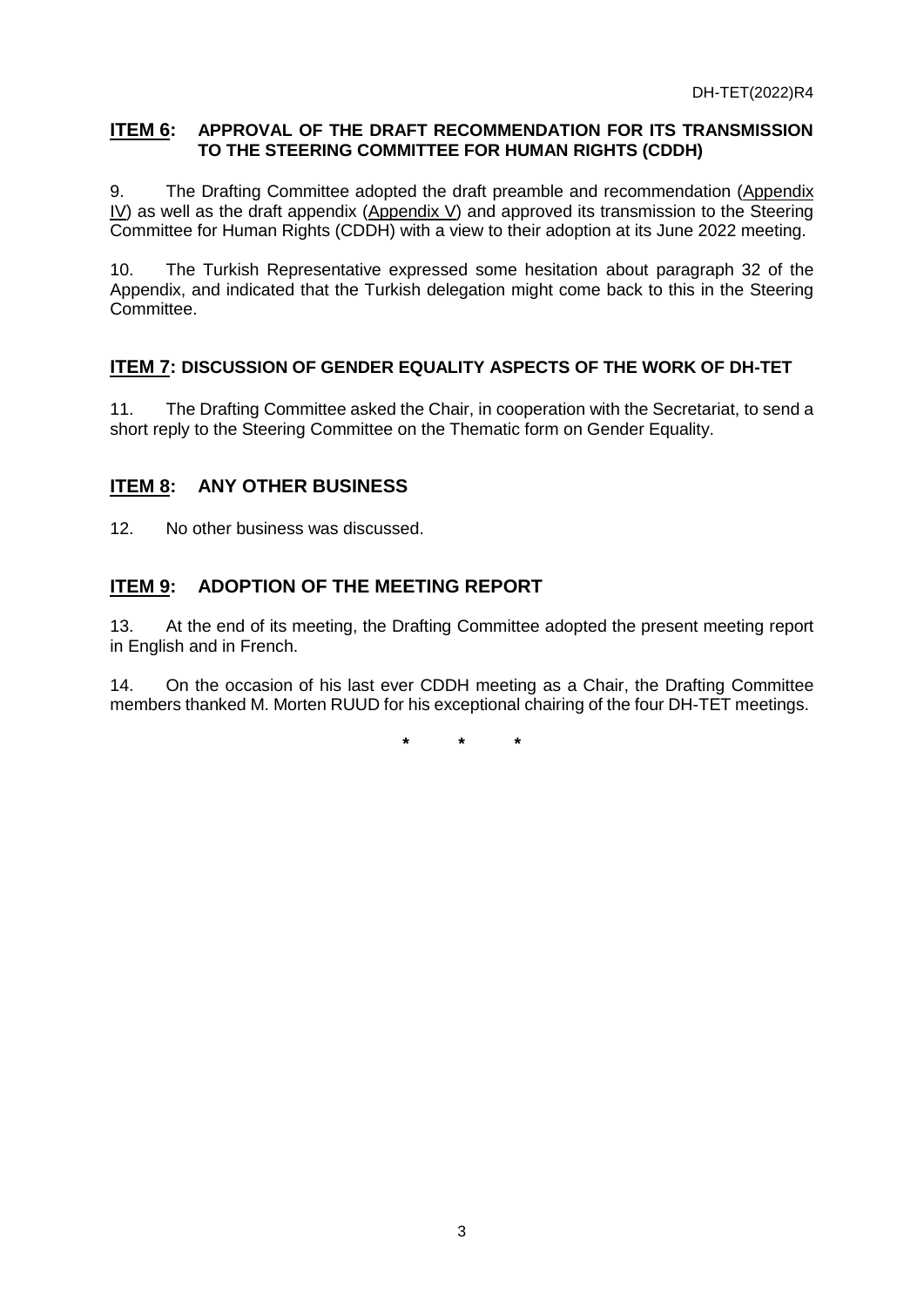# Appendix I

# **List of participants**

## **MEMBERS**

| <b>Representatives</b><br>designated by the<br><b>Steering Committee for</b><br><b>Human Rights (CDDH)</b>                                                             | Mag. Dr. Wolfgang SPADINGER<br>Senior expert in the field of combatting and preventing human<br>trafficking<br>Ms Nilgün Öksüz<br>Deputy Head of Division VIb4<br>OECD, OSZE, Council of Europe,<br>Combatting Trafficking for the purpose of Labour Exploitation<br><b>ESF- and FEAD Certifying Authority</b><br>Federal Ministry of Labour and Social Affairs<br><b>Mr Morten RUUD</b> |  |
|------------------------------------------------------------------------------------------------------------------------------------------------------------------------|------------------------------------------------------------------------------------------------------------------------------------------------------------------------------------------------------------------------------------------------------------------------------------------------------------------------------------------------------------------------------------------|--|
|                                                                                                                                                                        | <b>Chairperson of the DH-TET</b><br>Special adviser, Legislation Department,<br>Norwegian Ministry of Justice and Public Security                                                                                                                                                                                                                                                        |  |
| <b>Representatives</b><br>designated by the<br><b>European Committee on</b><br><b>Crime Problems (CDPC)</b>                                                            | <b>Ms Venia ROTH</b><br>Ministerial adviser<br>Department of Criminal Policy and Criminal Justice<br>Ministry of Justice                                                                                                                                                                                                                                                                 |  |
|                                                                                                                                                                        | <b>Mr Darryl DIXON</b><br>Head of GLAA Single Enforcement Body Programme<br>Gangmasters and Labour Abuse Authority (GLAA)                                                                                                                                                                                                                                                                |  |
| Representative<br>designated by the<br><b>Governmental</b><br><b>Committee of the</b><br><b>European Social Charter</b><br>and the European Code<br>of Social Security | <b>Mr Joseph FABER</b><br>Chair of the Governmental Committee of the European Social Charter<br>and the European Code of Social Security                                                                                                                                                                                                                                                 |  |
| <b>Independent experts</b><br>designated by the<br><b>Secretary General of the</b><br><b>Council of Europe</b>                                                         | <b>Ms Zuzanna MUSKAT GORSKA</b><br>Legal Officer at the International Trade Union Confederation (ITUC)<br><b>Ms Kamelia DIMITROVA</b><br>Executive Director of the Dignita Foundation<br><b>Prof. Zbigniew LASOCIK</b><br>University of Warsaw, Human Trafficking Studies Centre                                                                                                         |  |
|                                                                                                                                                                        | <b>Ms Caroline ROBINSON</b>                                                                                                                                                                                                                                                                                                                                                              |  |
| <b>CYPRUS</b>                                                                                                                                                          | <b>Ms Tania CHARALAMBIDOU</b><br><b>Administrative Officer</b><br>Civil Registry and Migration Department<br>Ministry of Interior of the Republic of Cyprus                                                                                                                                                                                                                              |  |
| <b>FINLAND</b>                                                                                                                                                         | <b>Ms Miila PÖNTINEN</b><br><b>Legal Officer</b><br><b>Legal Service</b><br>Ministry for Foreign Affairs of Finland                                                                                                                                                                                                                                                                      |  |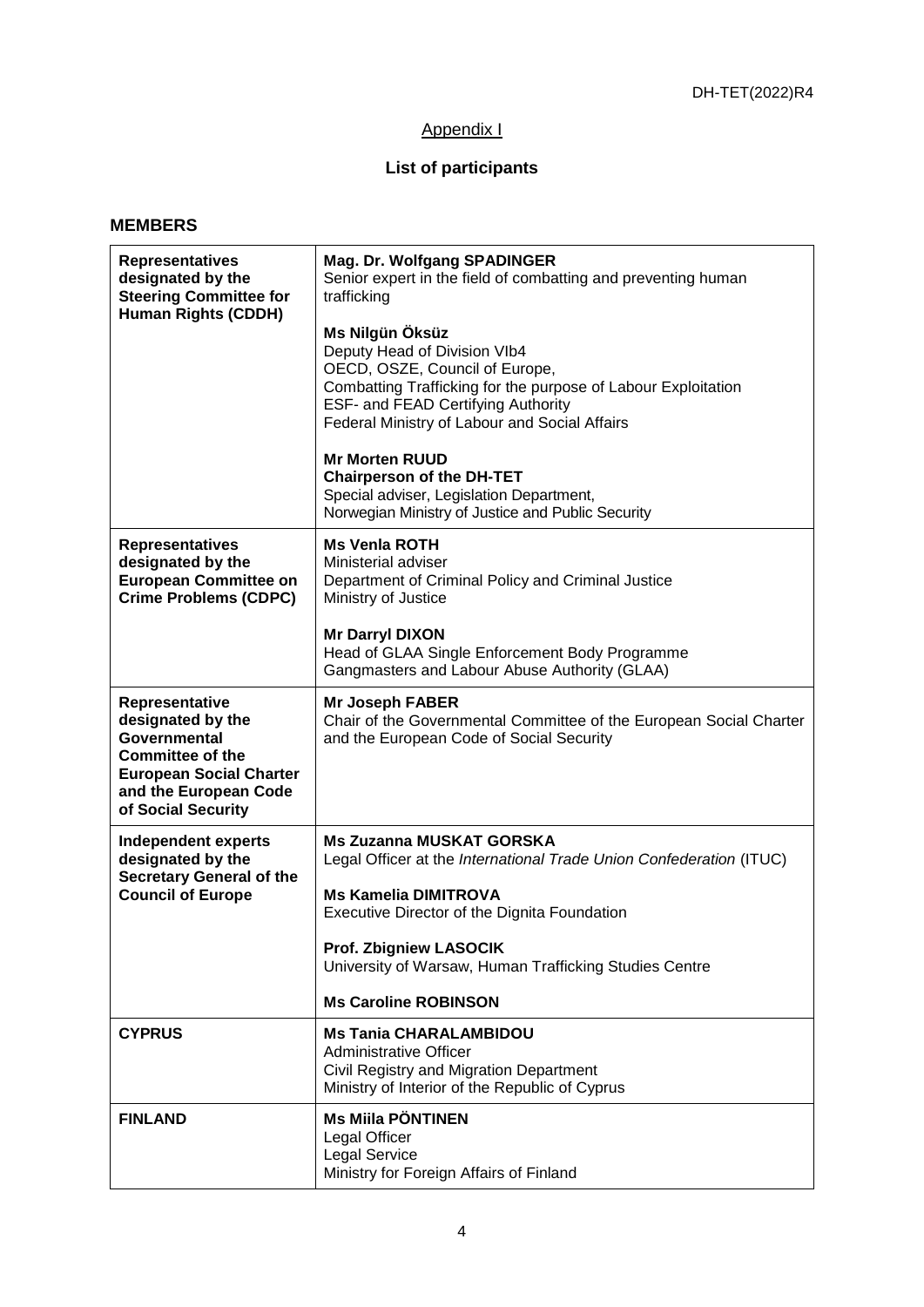| <b>FRANCE</b>              | <b>Ms Angélique MIET</b><br>Central Office for the fight against illegal labour (OCLTI)<br>French Gendarmerie Nationale                                                                                                                                                       |
|----------------------------|-------------------------------------------------------------------------------------------------------------------------------------------------------------------------------------------------------------------------------------------------------------------------------|
| <b>GREECE</b>              | <b>Mr. Lazaros KOZARIS</b><br>Office of the National Rapporteur on Trafficking in Human Beings<br>Ministry of Foreign Affaires                                                                                                                                                |
| <b>IRELAND</b>             | Mr Deagláin O'BRIAIN<br>Head of Community Safety Policy unit<br>Department of Justice                                                                                                                                                                                         |
| <b>LITHUANIA</b>           | <b>Ms Sonata MICKUTE</b><br>Senior Adviser<br><b>Public Security Policy Group</b><br>Ministry of the Interior of the Republic of Lithuania                                                                                                                                    |
| <b>LUXEMBOURG</b>          | <b>M. Tom OSWALD</b><br>Coordinateur général auprès du Ministère du Travail, de l'Emploi et de<br>l'Économie sociale et solidaire                                                                                                                                             |
| <b>REPUBLIC OF MOLDOVA</b> | <b>Mr Vasile HAREA</b><br>Chief Commissioner, Head of the Center for Combating Trafficking in<br>Persons of the National Inspectorate of Investigations                                                                                                                       |
|                            | <b>Mr Alexandru OLARI</b>                                                                                                                                                                                                                                                     |
|                            | <b>Ms Elena STANCIU</b>                                                                                                                                                                                                                                                       |
| <b>MALTA</b>               | Dr Lynn CHIRCOP FAURE<br>Senior Manager (Human Rights Directorate)<br>Ministry for Home Affairs, Security, Reforms and Equality<br>Dr Deborah AZZOPARDI                                                                                                                       |
|                            | Manager II (Research) (Human Rights Directorate)<br>Ministry for Home Affairs, Security, Reforms and Equality                                                                                                                                                                 |
| <b>NETHERLANDS</b>         | <b>Mr Martin SLAATS</b><br>Senior Policy Advisor<br>Labour Relations division - labour migration section<br>Ministry of Social Affairs and Employment                                                                                                                         |
| <b>POLAND</b>              | <b>Mr Pawel KACZOR</b><br>Ministry of Justice of Poland                                                                                                                                                                                                                       |
| <b>ROMANIA</b>             | <b>Ms Irina DIN</b><br>National Agency against Trafficking in Persons in Romania                                                                                                                                                                                              |
| <b>SLOVAK REPUBLIC</b>     | <b>Ms Lucia BALOGHOVÁ</b><br><b>Senior Police Officer</b><br>Information Centre for Combating Trafficking in Human Beings and for<br>Crime Prevention Ministry of Interior of the Slovak republic<br>NREM Slovakia - Ministry of the Interior<br><b>Ms Miroslava MOSONOVA</b> |
|                            | Slovak National Labour Inspectorate                                                                                                                                                                                                                                           |
|                            | <b>Ms Zuzana KAPRALOVA</b><br>Prosecutor<br>General prosecutor's office                                                                                                                                                                                                       |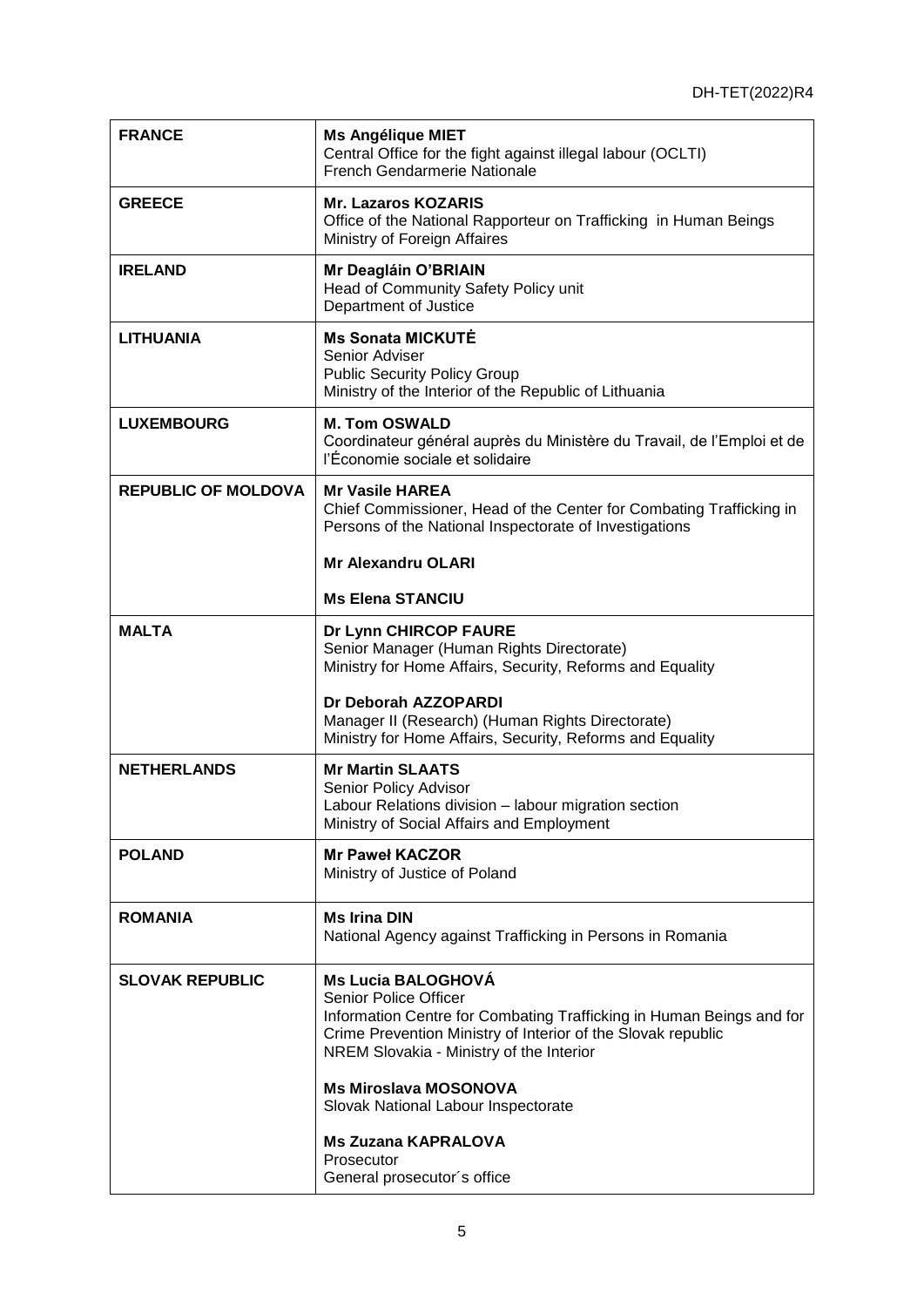| <b>TURKEY</b> | <b>Ms Eda AYRANCI GÜNER</b><br>Rapporteur Judge, Ministry of Justice                               |
|---------------|----------------------------------------------------------------------------------------------------|
|               | <b>Ms Gülcan DURAN DÖLEK</b><br>Assistant Expert on Labour, Ministry of Labour and Social Security |
|               | <b>Ms Hilal KOÇALI</b><br>Deputy to the Permanent Representative (legal matters)                   |
|               | <b>Mr Ozkan YASAR</b><br>Ministry of Labour and Social Security                                    |

#### **PARTICIPANTS**

| <b>Group of Experts on</b>       | <b>Mr Peter VAN HAUWERMEIREN</b>                                         |  |
|----------------------------------|--------------------------------------------------------------------------|--|
| <b>Action against</b>            | Member of GRETA (Belgium)                                                |  |
| <b>Trafficking in Human</b>      |                                                                          |  |
| <b>Beings</b>                    | <b>Ms la DADUNASHVILI</b>                                                |  |
|                                  | Member of GRETA (Georgia)                                                |  |
| <b>European Committee of</b>     | <b>Ms Miriam KULLMANN</b>                                                |  |
| <b>Social Rights</b>             | Representative of the European Committee of Social Rights                |  |
| <b>Organisation for Security</b> | Dr. Ingo (Alexander) TRAUTRIMS                                           |  |
| and Co-operation in              | Senior Adviser                                                           |  |
| <b>Europe</b>                    | Office of the Special Representative and Co-ordinator for Combating      |  |
|                                  | Trafficking in Human Beings                                              |  |
| <b>European Institute for</b>    | <b>Ms Anniina JOKINEN</b>                                                |  |
| <b>Crime Prevention and</b>      | Senior programme officer                                                 |  |
| Control                          | European Institute for Crime Prevention and Control, affiliated with the |  |
|                                  | United Nations (HEUNI), Vilhonkatu 4 B 19, 00100 Helsinki, Finland       |  |
|                                  |                                                                          |  |
| <b>International</b>             | <b>Mr Daniel REDONDO</b>                                                 |  |
| <b>Organization for</b>          | Senior Regional Migrant Protection & Assistance Specialist               |  |
| <b>Migration (IOM)</b>           | (Assistance to Vulnerable Migrants)                                      |  |
| <b>International Labour</b>      | <b>Ms Deepa RISHIKESH</b>                                                |  |
| Organisation                     | Head of the Child Labour and Forced Labour Unit                          |  |
|                                  | <b>ILO International Labour Standards Department</b>                     |  |

# **OBSERVERS**

| La Strada International                                                              | <b>Ms Suzanne HOFF</b><br>International Coordinator |
|--------------------------------------------------------------------------------------|-----------------------------------------------------|
| <b>Platform for International</b><br>Co-operation on<br><b>Undocumented Migrants</b> | Ms Lilana KEITH                                     |

# **SECRETARIAT**

| DGI - Human Rights and<br><b>Rule of Law</b><br><b>Council of Europe</b><br>F-67075 Strasbourg | <b>Ms Jennifer SCHUETZE-REYMANN</b><br>Administrator<br><b>Transversal Challenges and Multilateral Projects</b> |
|------------------------------------------------------------------------------------------------|-----------------------------------------------------------------------------------------------------------------|
| <b>Cedex</b>                                                                                   | <b>Ms Katharina EBNER</b>                                                                                       |
|                                                                                                | <b>Project Manager</b>                                                                                          |
|                                                                                                | Co-operation Programmes Division                                                                                |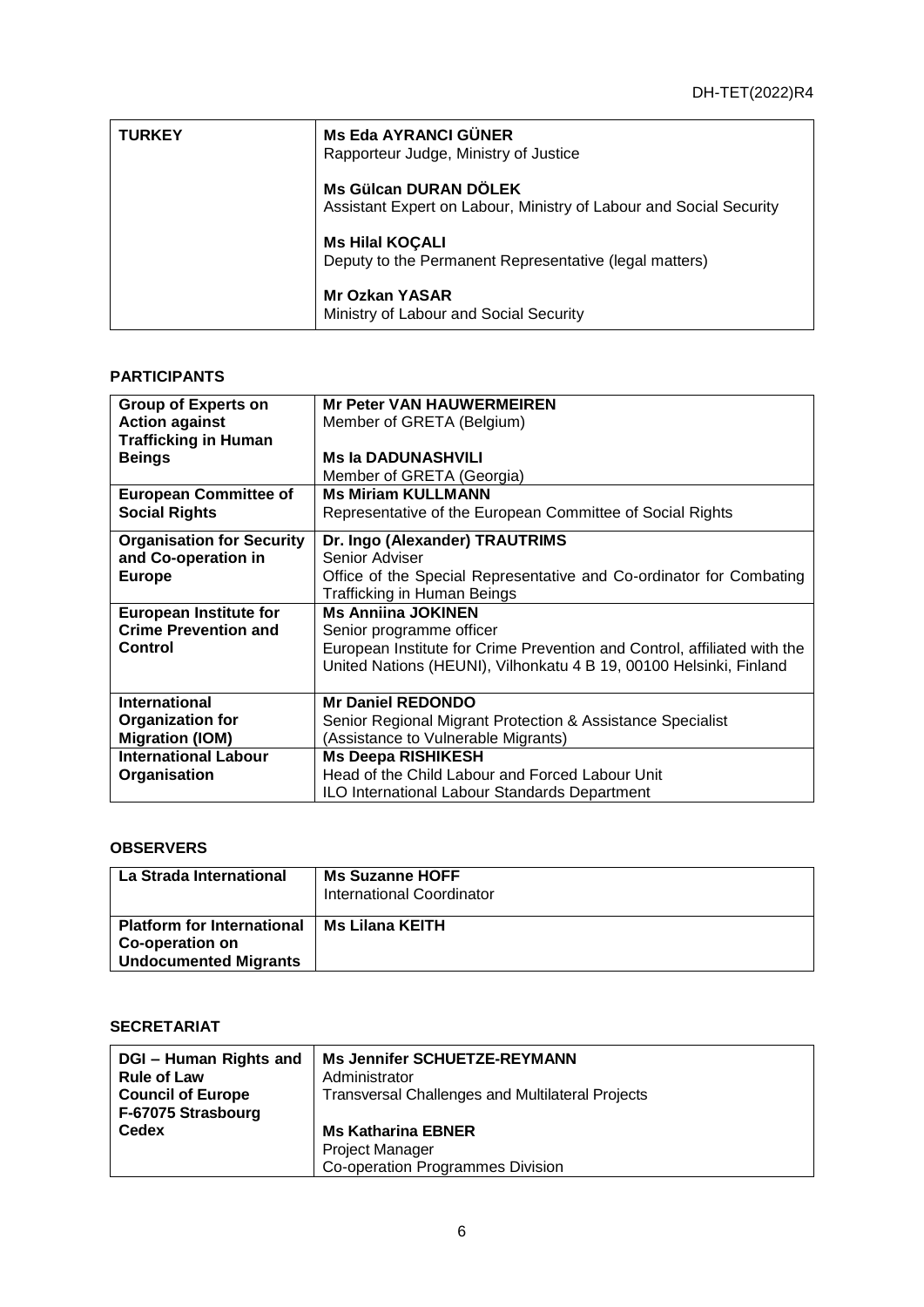|                                                                | <b>Mr Nicolas DOMAGALSKI</b><br>Assistant<br>Human Rights Intergovernmental Cooperation Division         |
|----------------------------------------------------------------|----------------------------------------------------------------------------------------------------------|
| <b>DGII - Democracy</b>                                        | <b>Ms Petya NESTOROVA</b>                                                                                |
| <b>Council of Europe</b><br>F-67075 Strasbourg<br><b>Cedex</b> | Executive Secretary of the Council of Europe Convention on Action<br>against Trafficking in Human Beings |

# **INTERPRETERS**

**Ms Lucie DE BURLET** 

**Mr Jean-Jacques PEDUSSAUD** 

**Mr Grégoire DEVICTOR**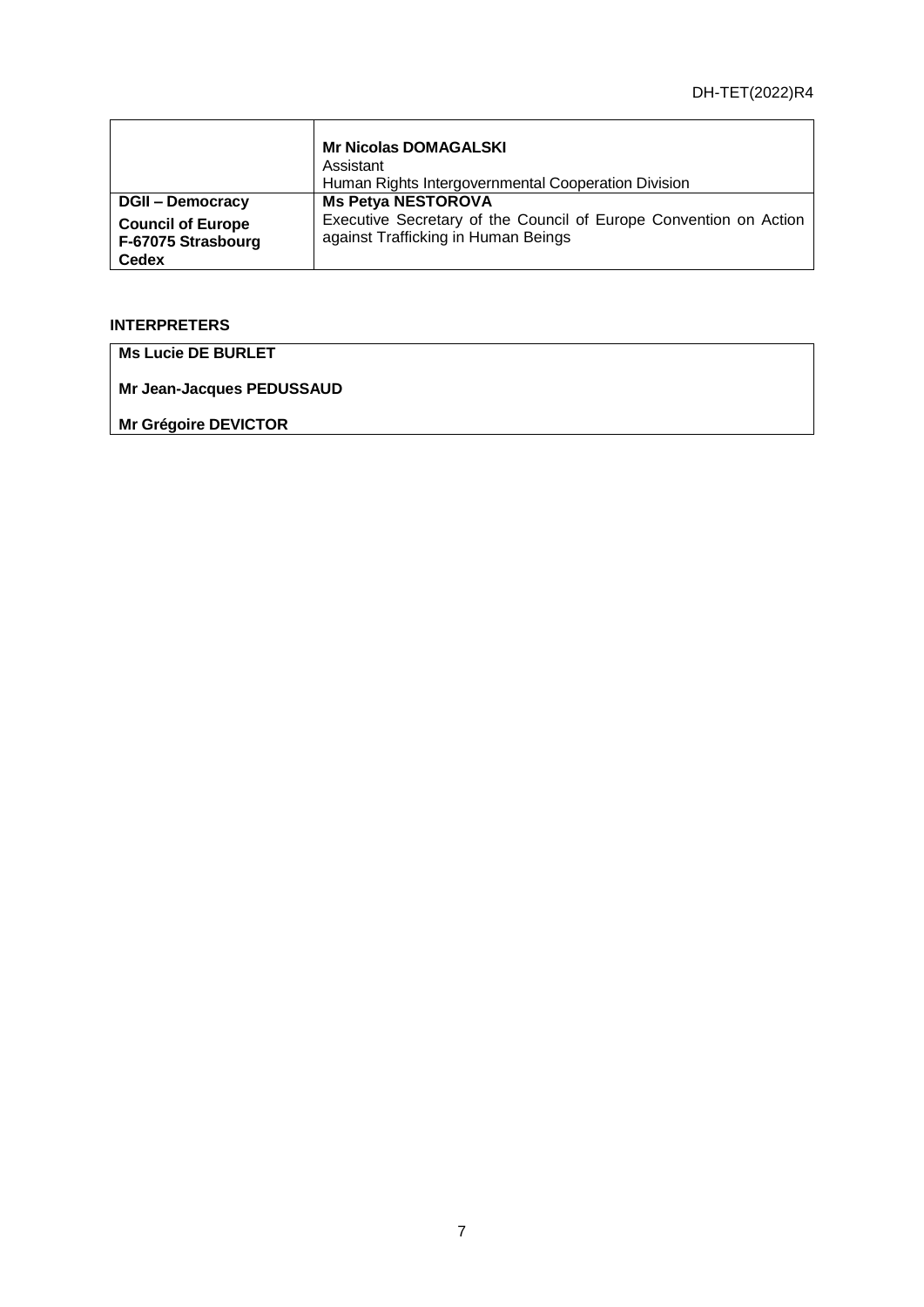# Appendix II

# **Agenda**

| 1. | <b>Opening of the meeting</b><br>The Chairperson, Mr Morten RUUD (Norway), will open the meeting.                     |                                    |
|----|-----------------------------------------------------------------------------------------------------------------------|------------------------------------|
|    |                                                                                                                       | DH-TET(2022)OJ2                    |
| 2. | Adoption of the agenda and the order of business                                                                      | DH-TET(2022)OT2                    |
| 3. | Discussion of any general matters relating to the work of the DH-TET                                                  |                                    |
| 4. | Discussion of the preamble and draft Recommendation                                                                   | DH-TET(2021)01REV3                 |
| 5. | Discussion and possible amendment of any remaining paragraphs of<br>the revised appendix to the draft Recommendation  | DH-TET(2021)01REV3APP              |
| 6. | Approval of the draft Recommendation for its transmission to the<br><b>Steering Committee for Human Rights (CDDH)</b> |                                    |
| 7. | Discussion of gender equality aspects of the work of DH-TET                                                           | CDDH(2020)13                       |
| 8. | Any other business                                                                                                    |                                    |
| 9. | Approval of the meeting report                                                                                        | DH-TET(2022)R2                     |
|    | <b>Reference documents</b>                                                                                            |                                    |
|    | <b>Revised draft Recommendation</b><br>Terms of reference of the DH-TET                                               | DH-TET(2021)01REV2<br>CDDH(2021)05 |
|    | Guidance Note on preventing and combatting<br>trafficking in human beings for the purpose of<br>labour exploitation   | GRETA(2020)12                      |
|    | Compendium of good practices in addressing<br>trafficking in human beings for the purpose of<br>labour exploitation   | GRETA(2020)08                      |
|    | Overview of the relevant provisions of the<br>Social Charter and ECSR case-law                                        | Link                               |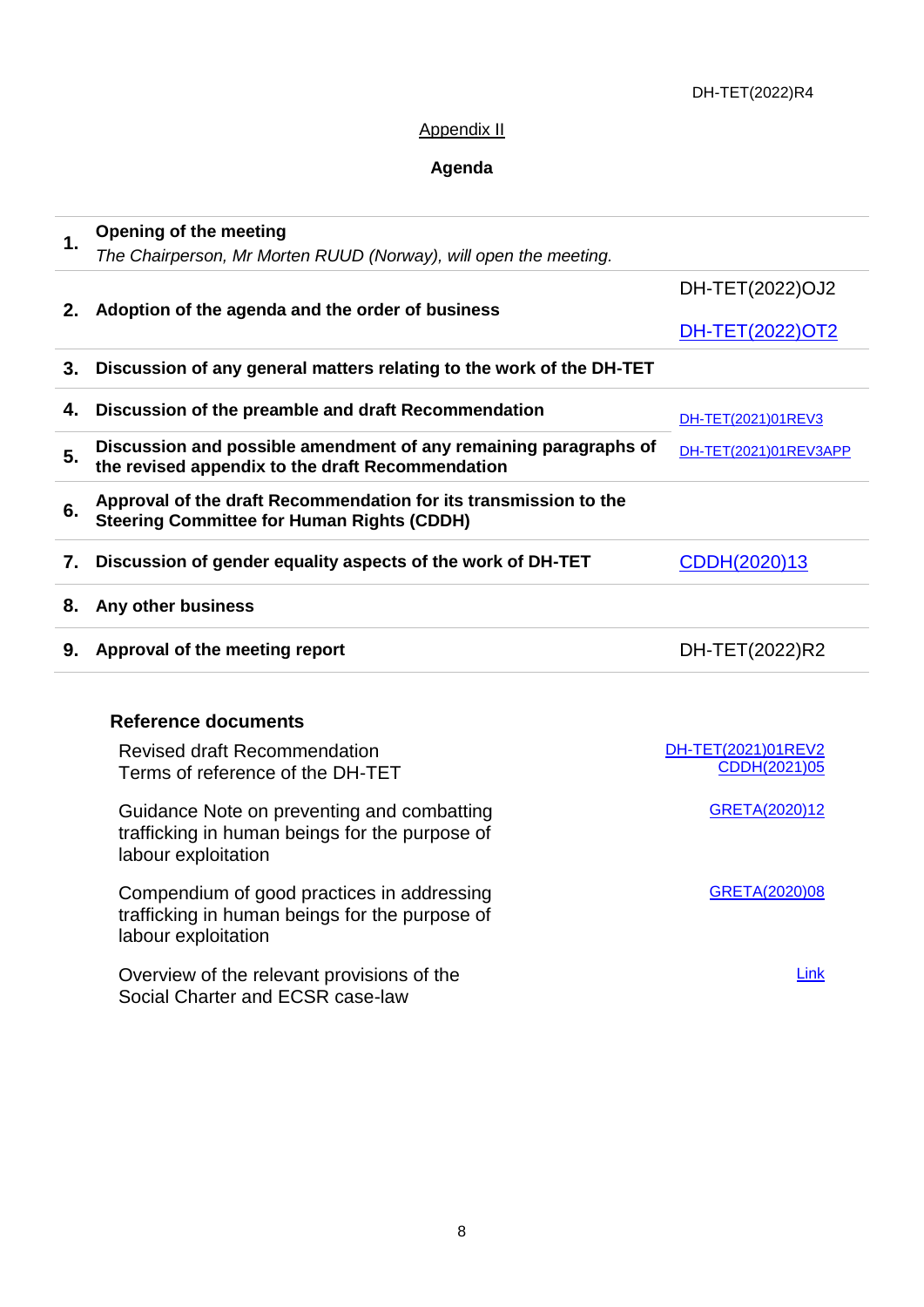#### Appendix III

#### **Order of business**

#### **Tuesday 26 April 2022**

| $10:00 - 10:15$ | Items 1 and 2: Opening of the meeting, adoption of the agenda and<br>order of business |
|-----------------|----------------------------------------------------------------------------------------|
| $10:15 - 10:45$ | Item 3: Discussion of any general matters relating to the work of<br>the DH-TET        |

- 10:45 11:15 **Item 4**: **Discussion of the preamble and draft recommendation**
- 11:15 11:30 *Coffee break*
- 11:30 12:30 **Item 4: continuation**
- 12:30 14:00 *Lunch break*
- 14:00 15:15 **Item 4: continuation**
- 15:15 15:30 *Coffee break*
- 15:30 16:30 **Item 4: continuation**

#### **Wednesday 27 April 2022**

- 10:00 11:15 **Item 5: Discussion and possible amendment of any remaining paragraphs of the revised appendix to the draft Recommendation**
- 11:15 11:30 *Coffee break*
- 11:30 12:30 **Item 5: continuation**
- 12:30 14:00 *Lunch break*
- 14:00 15:15 **Item 5: continuation**
- 15:15 15:30 *Coffee break*
- 15:30 16:30 **Item 5: continuation**

#### **Thursday 28 April 2022**

- 10:00 11:15 **Item 5: continuation**
- 11:15 11:30 *Coffee break*
- 11:30 12:30 **Item 5: continuation**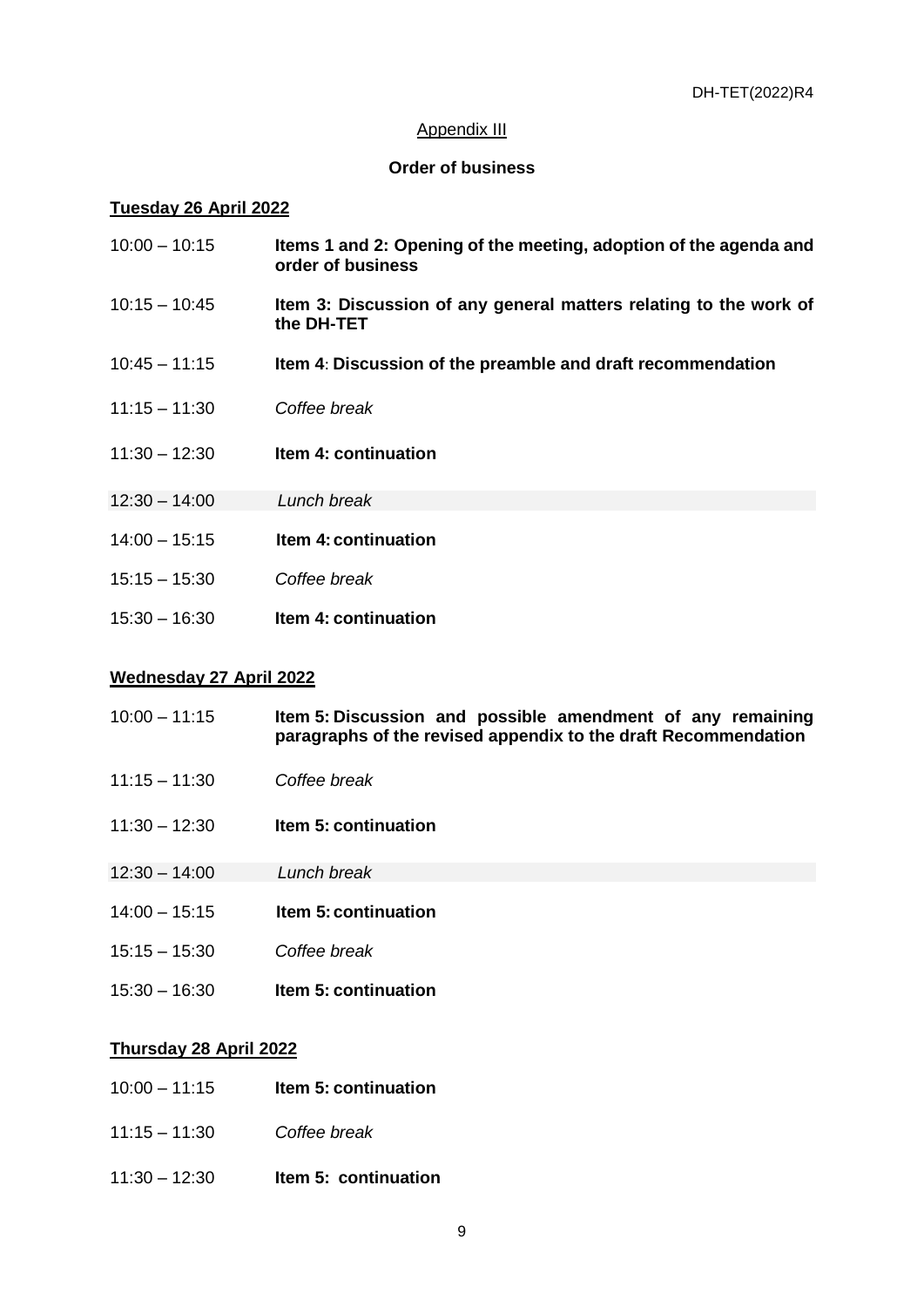| $12:30 - 14:00$ | Lunch break                                                                                                            |
|-----------------|------------------------------------------------------------------------------------------------------------------------|
| $14:00 - 15:00$ | Item 6: Approval of the draft Recommendation for its transmission<br>to the Steering Committee for Human Rights (CDDH) |
| $15:00 - 15:15$ | Coffee break                                                                                                           |
| $15:15 - 15:45$ | Item 7: Discussion of gender equality aspects of the work of DH-<br>TET                                                |
| $15:45 - 16:30$ | Item 8: Any other business<br>Item 9: Approval of the meeting report                                                   |

*End of the meeting*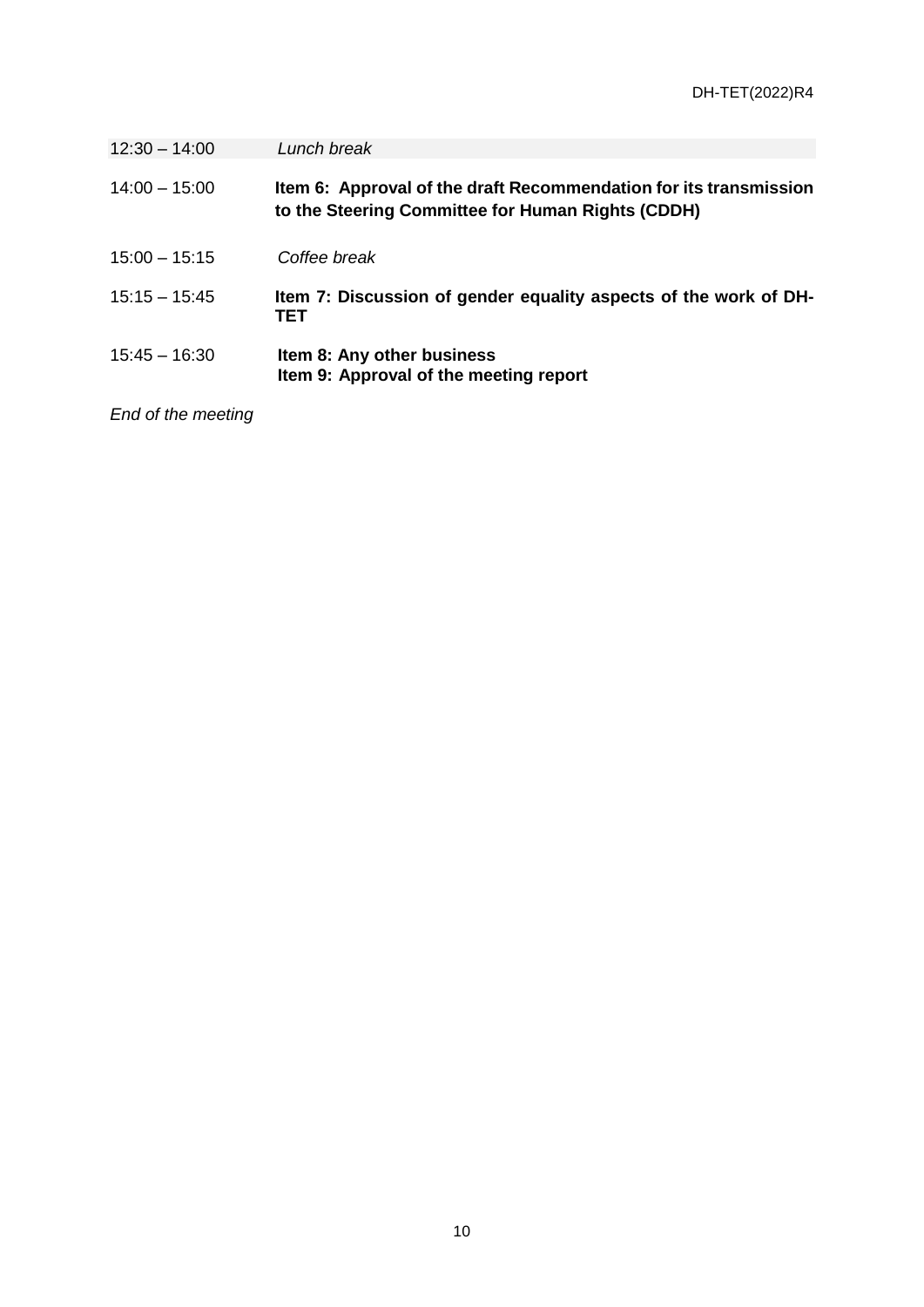## Appendix IV

## **Revised draft Recommendation CM/Rec(2022)... of the Committee of Ministers to member States on preventing and combating trafficking in human beings for the purpose of labour exploitation**

## **Adopted by the Committee of Ministers on .. at the .. meeting of the Ministers' Deputies**

The Committee of Ministers of the Council of Europe, under the terms of Article 15.*b* of the Statute of the Council of Europe (ETS No. 1);

Considering that the aim of the Council of Europe is to achieve a greater unity among its member States by, *inter alia*, promoting common standards in the field of human rights;

Recalling member States' obligation to secure to everyone within their jurisdiction the rights and freedoms defined in the European Convention on Human Rights (ETS No. 5) and its protocols, as interpreted in the case-law of the European Court of Human Rights, according to which trafficking in human beings falls within the scope of Article 4 of the Convention;

Recognising that social rights as set out in the European Social Charter (ETS No. 35) and the revised European Social Charter (ETS No. 163) are an integral part of human rights and are essential for preventing trafficking in human beings and enabling the social and economic (re)integration of persons who fall victim to it;

Reaffirming the resolve of the Council of Europe to combat trafficking in human beings by following a comprehensive approach encompassing prevention, protection of victims' rights, access to remedies, prosecution and sanctioning of perpetrators, international co-operation and partnerships with civil society, as reflected in the Council of Europe Convention on Action against Trafficking in Human Beings (CETS No. 197);

Considering that trafficking in human beings for the purpose of labour exploitation was identified as one of the major challenges for Europe in the 2019 report of the then Secretary General of the Council of Europe, "Ready for Future Challenges - Reinforcing the Council of Europe";

Taking into account the Secretary General's "Roadmap on strengthening action against trafficking in human beings for the purpose of labour exploitation" adopted with a view to implementing the decision taken at the 129th Ministerial Session on 17 May 2019 in Helsinki to continue analysing the protection provided by existing European standards, and to examine ways of strengthening action against trafficking in human beings;

Deeply concerned that human trafficking for the purpose of labour exploitation causes severe harm and has been on the rise across Council of Europe member States, affecting an increasing number of women, men and children;

Emphasising that human trafficking is a grave violation of a person's dignity, reducing human beings to commodities, and is linked to labour law violations and other illegal activities, such as tax evasion, social benefit and social security fraud and money laundering;

Acknowledging that trafficking for labour exploitation is facilitated by global economic disparities, armed conflicts resulting in displacement of people, failure to uphold economic and social human rights, multiple and intersecting forms of discrimination and risks, lack of labour market regulations and effective inspection mechanisms, increasing market pressure towards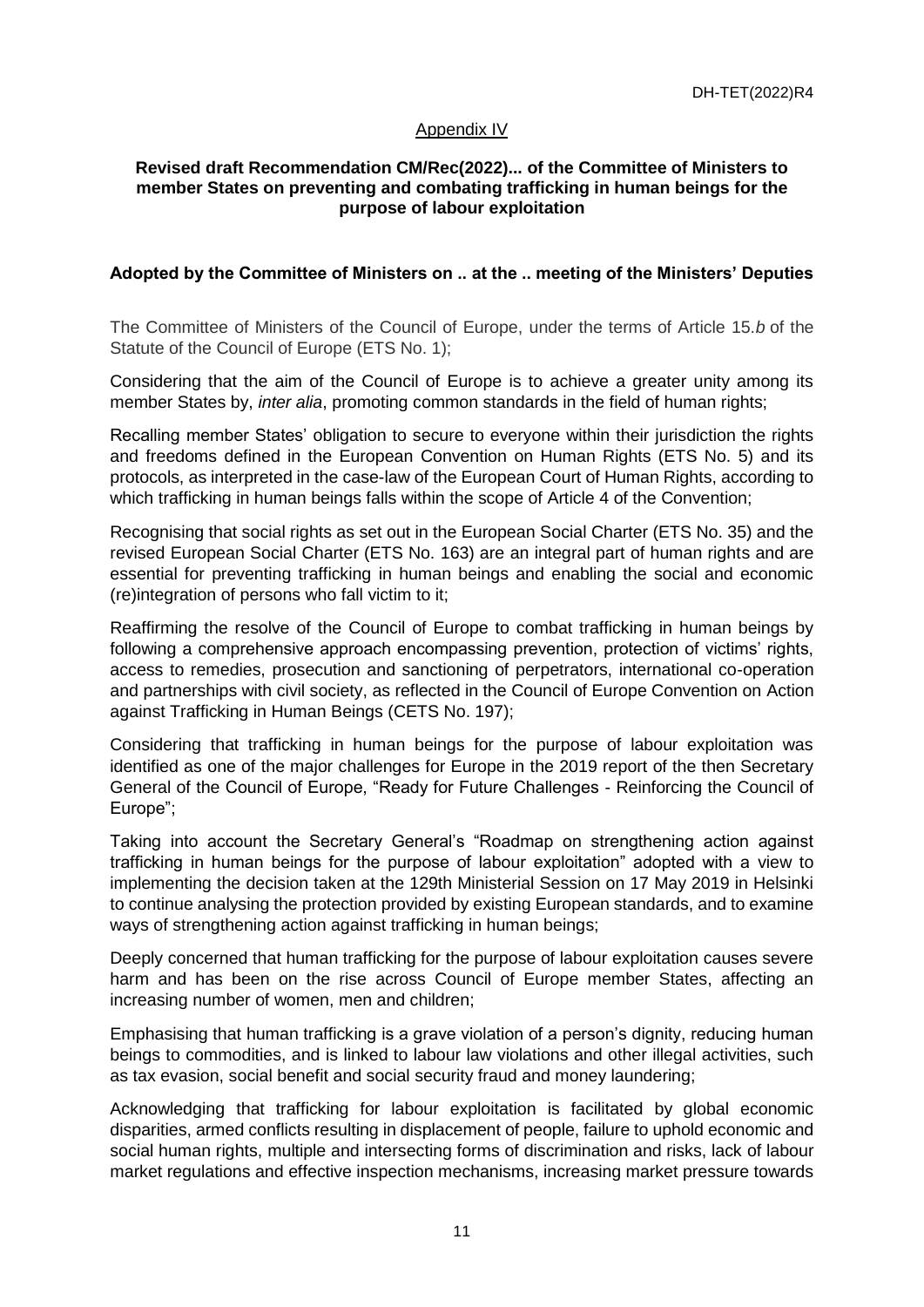cost reductions and the attempt to maximise profits through the underpayment, overwork and exploitation of workers;

Recalling that trafficking in human beings for the purpose of labour exploitation takes place both transnationally and internally within the same state, and is often associated with labour migration and situations where people are unable to access legal labour migration pathways that ensure decent work, or have restricted access to the labour market as a result of their immigration or asylum-seeker status;

Considering the challenges in the detection of cases of trafficking for the purpose of labour exploitation, including the lack of public awareness of this phenomenon, the reluctance or inability of victims to come forward due to their immigration status, risk of reprisals, punishment, loss of job, residency or accommodation, psychological dependence on the traffickers, lack of awareness of rights, lack of workplace representation and absence of legal assistance, as well as lack of training and resources of those responsible for identification of victims;

Taking into account that human trafficking for labour exploitation may occur, in all sectors of economy, at different stages of businesses' supply chains, as a consequence of public procurement practices, as well as in private households;

Stressing that combating trafficking for the purpose of labour exploitation requires international and multilateral co-operation, including between law enforcement agencies, the judiciary and other institutions, as well as co-ordinated action between states, businesses, anti-trafficking and migrant rights non-governmental organisations (NGOs) and trade unions;

Recalling the International Labour Organisation (ILO) Forced Labour Convention (No. 29 of 1930) and the 2014 Protocol thereto, according to which States should criminalise and prosecute forced labour, take effective measures to prevent forced labour, provide victims with protection and access to remedies, including compensation, and include specific action against trafficking in persons for forced labour, as well as other ILO standards, in particular, the ILO Minimum Age Convention (No. 138), Worst Forms of Child Labour Convention (No. 182), Domestic Workers Convention (No. 189), Labour Inspection Convention (No. 81), Freedom of Association and Protection of the Right to Organise Convention (No. 87), Right to Organise and Collective Bargaining Convention (No. 98), Violence and Harassment Convention (No. 190) and the 1998 ILO Declaration of Fundamental Principles and Rights at Work;

Recalling the UN Guiding Principles on Business and Human Rights, according to which States should "respect, protect and fulfil human rights and fundamental freedoms" and "consider a smart mix of measures – national and international, mandatory and voluntary – to foster business respect for human rights", and to ensure appropriate and effective remedies in case of human rights violations;

Bearing in mind its recommendations to member States on assistance to crime victims (Rec(2006)8), on improving access of migrants and persons of immigrant background to employment (CM/Rec(2008)10), on the access of young people from disadvantaged neighbourhoods to social rights (CM/Rec(2015)3), and on human rights and business (CM/Rec(2016)3);

Bearing in mind the relevant work of the Parliamentary Assembly of the Council of Europe, and in particular Recommendation 2011(2013) "Trafficking of migrant workers for forced labour" and Recommendation 2171 (2020) "Concerted action against human trafficking and the smuggling of migrants";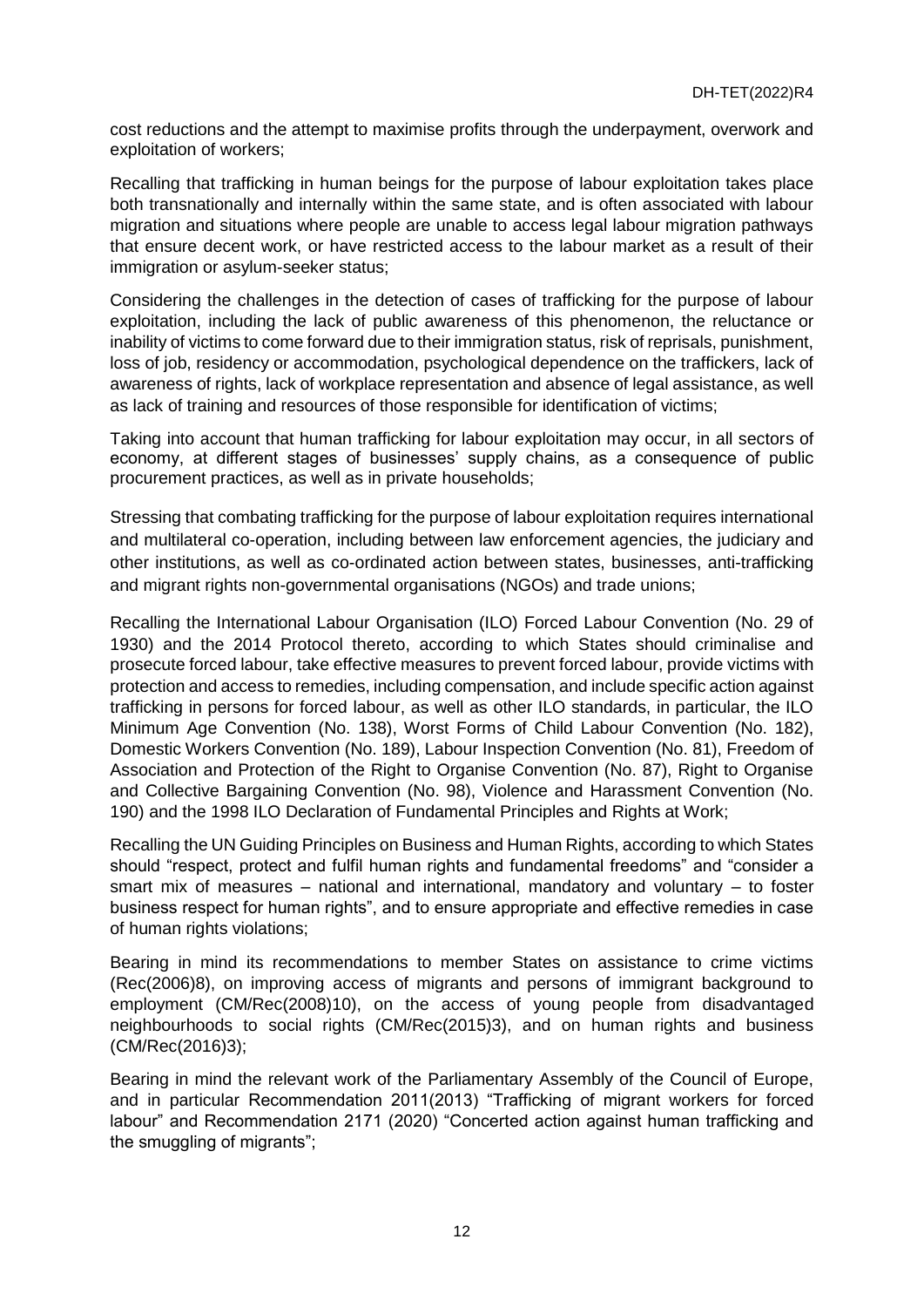Taking into account the work of the Council of Europe Group of Experts on Action against Trafficking in Human Beings (GRETA) and in particular its Compendium of Good Practices in Addressing Trafficking in Human Beings for the Purpose of Labour Exploitation and Guidance Note on Preventing and Combating Human Trafficking for the Purpose of Labour Exploitation;

Recognising and building on the work of other intergovernmental organisations and agencies active in the field of combating human trafficking and forced labour;

Recommends that the governments of the member States:

1. Adopt national laws, policies and strategies for combating human trafficking which address trafficking for the purpose of labour exploitation and take a human rights-based and victimcentered approach. They should be supported by adequate funding to ensure their implementation, and co-ordinated, monitored and evaluated by specific mechanisms. The purpose of these policies should be to prevent human trafficking for the purpose of labour exploitation, to protect the rights of victims and guarantee their access to effective remedies, including compensation, to punish those responsible for the offences, and to promote international and multi-agency co-operation and co-ordination. They should also ensure that businesses and public organisations act with due diligence, and map and tackle the risks of human trafficking in their supply chains and procurement;

2. Ensure that the measures, principles and further guidance set out in the Appendix to this recommendation are implemented and followed in relevant national law and practice. The effectiveness of the measures taken should be assessed by relevant public authorities at regular intervals, in close cooperation with all relevant stakeholders;

3. Ensure, by appropriate means and action, a wide dissemination of this recommendation and its Appendix among competent authorities and stakeholders at national, regional and local levels, and including other intergovernmental organisations ;

4. Examine, within the Committee of Ministers, in co-operation with other relevant bodies of the Council of Europe and with the participation of relevant stakeholders, the implementation of this recommendation no later than five years after its adoption, taking into account prior national assessments.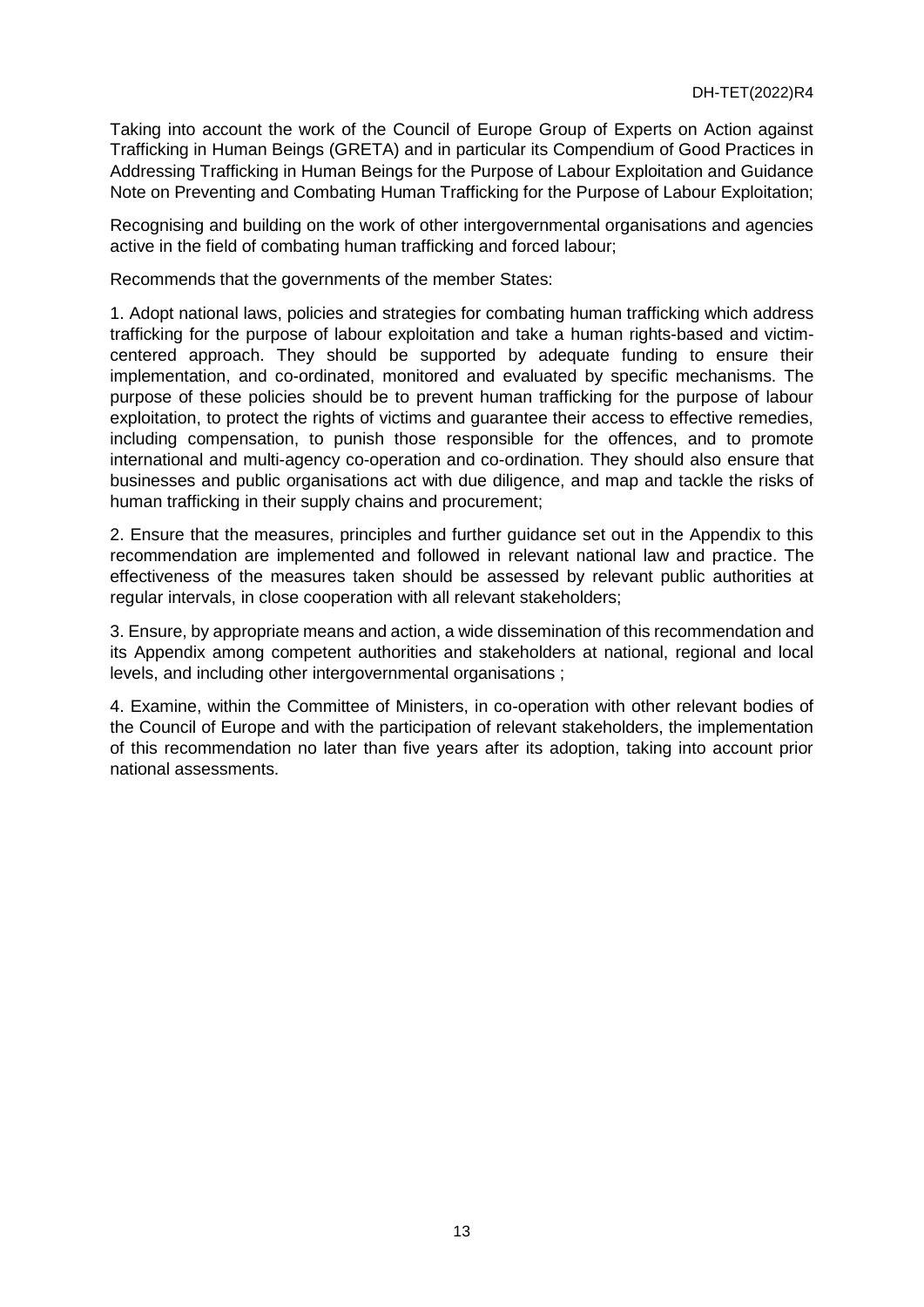#### Appendix V

*Appendix to Recommendation CM/Rec (2022)…*

#### **I. Prevention**

 $\overline{a}$ 

1. To prevent human trafficking for the purpose of labour exploitation<sup>1</sup>, member States should provide a social rights compliant environment that shields potential victims from vulnerability and protects them from the risk of falling victim to trafficking. Member States should protect persons from communities vulnerable to human trafficking through intensified efforts towards the progressive realisation of social rights provided for in the European Social Charter. In particular, member States should empower such persons through access to public education, protection from poverty, decent work, health care, decent housing, and quality social welfare services that are inclusive, and proactively reach out to those who are furthest behind.

2. Based on empirical research and available data, and in consultation with experts and frontline responders, member States should identify vulnerable groups and sectors at risk of trafficking for labour exploitation. Member States should regularly assess and address risk factors, such as precarious migrant status, lack of access to public benefits, inadequate community support systems, not speaking the local languages, or working in isolation. Addressing these risk factors should be done in a manner which takes into account cultural and other relevant factors.

3. Member States should ensure that the first-hand experiences of victims and survivors of trafficking as well as individuals at risk of trafficking, including migrant workers, inform the design, delivery, evaluation and reform of policy and practice aimed at preventing human trafficking for labour exploitation. This should include engagement with trade unions, migrant community and support organisations, and anti-trafficking organisations.

4. Member States, in partnership with support organisations, should develop information for individuals at risk of human trafficking, using communication means and messages that are accessible to them, in a language which they can understand. Such information should include key indicators of trafficking for labour exploitation and recruitment methods, outline the range of labour laws, collective agreements and protections that apply in different high-risk labour sectors, set out employers' legal obligations towards workers and legal support which can be accessed in case of abuse and exploitation, and highlight contacts of trade unions, health care providers, support and community organisations, labour inspection authorities and other reporting channels. The information should be disseminated at workplaces, in places where vulnerable workers gather outside of the workplace, at community centres and as part of immigration procedures, with a particular focus on individuals entering or residing in a member State on tied and temporary visas. Member States should also consider setting up counselling centres for migrant workers and mobile drop-in centres, and conduct online and offline outreach work, where information is delivered in a language that workers can understand.

5. Countries of origin should consider the appointment of labour attachés at embassies in countries of destination, while countries of destination should consider the appointment of labour or migration attachés in countries of origin who can provide information about working in countries of destination prior to migrant workers' departure.

 $1$  Trafficking for the purpose of labour exploitation as a term is used to differentiate between trafficking for the purpose of sexual exploitation, and trafficking for exploitative purposes in any economic sectors, both in the formal and informal economy. The concept of "labour exploitation" in the context of human trafficking is taken to cover, at a minimum, forced labour or services, slavery or practices similar to slavery, and servitude. While human trafficking for the purpose of labour exploitation concerns all people, including children, it has a gender dimension, men and women being affected in different ways.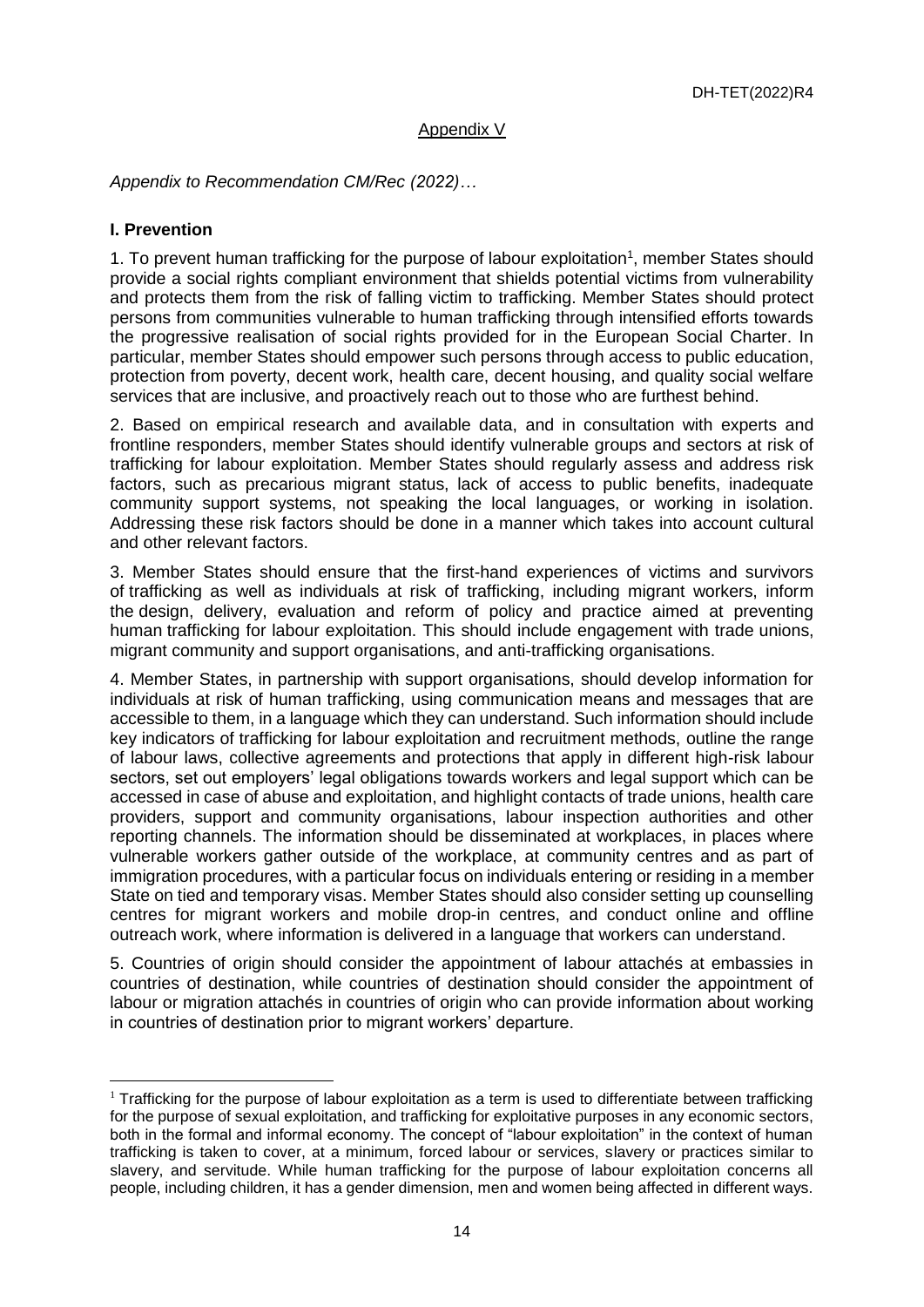6. Furthermore, awareness raising on trafficking for the purpose of labour exploitation should be integrated into the training curricula of relevant professional groups, mentioned in paragraphs 36 and 46, illustrating key indicators and recruitment methods, including the ways in which information and communication technologies are misused to recruit, control and exploit victims.

7. Member States should also conduct information and awareness-raising campaigns for the general public which aim at increasing knowledge about drivers of trafficking for labour exploitation, thereby building intolerance to it and discouraging demand for products and services derived from the exploitation of victims of trafficking. Awareness-raising campaigns and public reporting mechanisms should not stigmatise victims and vulnerable communities, and to this end, survivors of human trafficking and representatives of migrant communities should be involved in their design and delivery. The general public should be provided with clear and accessible mechanisms for reporting suspected cases of human trafficking for labour exploitation.

## *Labour market regulation*

8. Member States should acknowledge that a failure to scrutinise potentially irregular labour market practices prevents effective regulation and enables trafficking for labour exploitation to flourish. The role of labour inspectorates is therefore critical to prevent an environment where wider and more severe offences against workers may become more pervasive. Member States should provide labour inspectors with a comprehensive mandate, training and sufficient human and financial resources to enable them to be regularly and proactively present in all economic sectors, prioritising workplace inspections in economic sectors which are most prone to exploitation. Workplace inspections should, when appropriate, be conducted without prior warning in order to ensure that all workers are present upon arrival and to enable labour inspectors to identify cases of abuse and exploitation.

9. Assessing violations of labour rights becomes more challenging as businesses may intentionally use obscure constructions and deceptive and fraudulent recruitment methods. This may include online platforms based outside the jurisdiction where recruitment is targeted, to avoid hiring persons as workers since the rights of workers are quite extensive and protected by national and international legal instruments. With a view to minimising labour costs and maximising profits, businesses may, for example, abuse existing legal constructions such as self-employment, recruitment agencies, letter-box companies in other countries, payrolling, sub-contracting via other countries or posting of workers. Where abuses of these constructions occur, remuneration of workers is often far below the minimum wage in the country in which the work is performed. Established economic, labour and social rights are neither upheld nor enforced in these situations. Member States should clearly indicate that abusing such constructions to avoid labour, social and financial standards is unacceptable, as it can result in labour exploitation, and should make sure that such abuse is prohibited under criminal, labour and/or administrative law.

10. Member States should regulate and monitor employment and recruitment agencies. Workers, including migrant workers, are often not employed directly by the business for which they work, but via a recruitment agency and/or are subcontracted. Employment through recruitment agencies or a subcontractor creates complex legal situations that can make it unclear which labour laws apply, whom to address in situations of labour law violations, or what remedies are available to workers. Member States should ensure that avoidance practices are not tolerated through regulation of all stages of the recruitment process (including in relation to advertisements, selection, transport and placement into employment) and of all recruiters for all kinds of work, in line with the ILO General principles and operational guidelines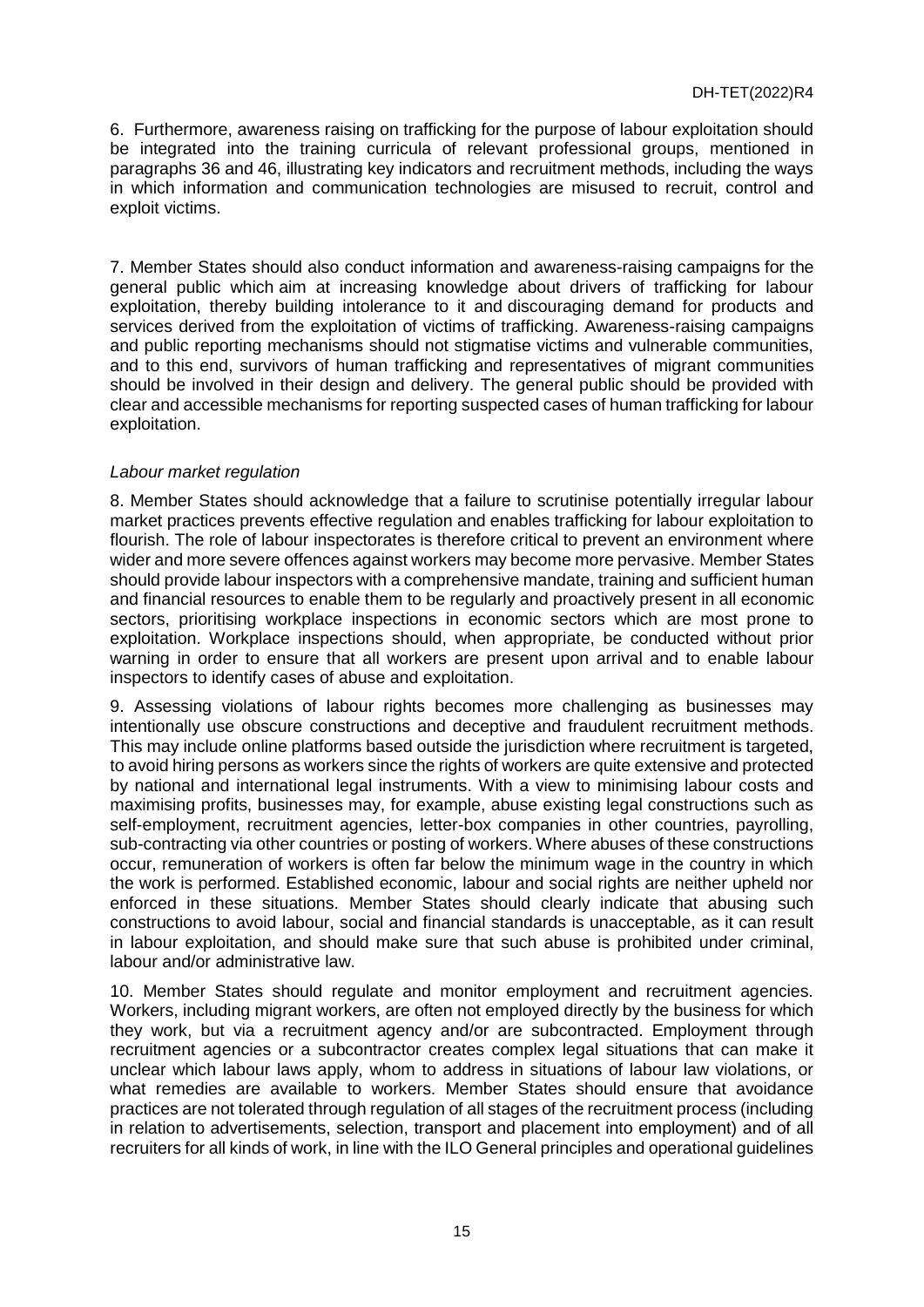for fair recruitment and definition of recruitment fees and related costs. Recruitment fees and related costs should not be borne by workers or jobseekers.

11. Different costs, such as accommodation, private meals and transportation, cannot be automatically deducted from the salary, and should either be regulated or prohibited. Recharging abusive costs, disguised or pretended costs from salaries should be prohibited. Member States should adopt legislative and other measures to ensure that contracts and payslips are clear and transparent, indicate who the employer is, and prohibit the practice of contract substitution, where one contract is given at the point of recruitment and then substituted with another contract upon the migrant worker's arrival in the country of work. Member States should ensure that employers provide the employment terms, contracts and payslips in a language understood by the workers.

12. Member States should ensure that all workers are covered by minimum remuneration or income frameworks and/or collective bargaining agreements. This should include workers in a factual employment relationship, regardless of the contractual construction used or the lack of contract in case of non-standard forms of employment (such as temporary employment, parttime work, temporary agency work, fixed-term contracts or disguised employment). Regulations should also address workload and expected productivity as well as productivity related pay calculations. Furthermore, member States should create or empower existing regulatory bodies with the remit to ensure compliance with statutory remuneration levels.

13. Genuinely self-employed workers in principle decide themselves on their own remuneration. However, workers who are not genuinely self-employed, especially in jobs at the low paid end of the labour market, are sub-contracted or working in the platform economy or the gig economy, where payments are fixed and below a minimum living wage, and working hours are not fixed. It is important that member States classify types of employment correctly. Member States should prevent false classification of workers as self-employed persons by individuals and businesses to ensure the affected workers receive the correct legal remuneration and protections.

14. Member States should adopt measures to guarantee the right to organise (form and join trade unions), collective bargaining and the collective defence of common interests in all sectors of activity. They should be particularly vigilant in sectors where there is a heightened risk of trafficking for labour exploitation, for example agriculture, construction, fishing, hospitality and domestic work. They should also ensure the effectiveness of the rights of all workers to information and consultation, including following their migration journey, as well as to take part in the determination and improvement of the working conditions and working environment.

15. Member States should consider enhancing the availability and flexibility of pathways for regular migration, including for jobs considered lower skilled, so that labour migrants can take up employment legally. Regular pathways should be accompanied and characterised by decent work and decent working conditions for all workers with full respect of established economic and social rights. Member States should regularise labour migration, with measures in which essential rights are guaranteed, ensuring transparent procedures, with minimal administrative requirements, and taking into account migrant workers' perspectives. The protection of the labour rights of workers should be adequately monitored and enforced including via cross-border co-operation for labour inspectors.

16. Member States should ensure that residence and work permits practically enable migrant workers to leave an employment relationship, to take up a job with another employer, and to use available complaint mechanisms without fear of losing their residence status. To reduce the risk of human trafficking and labour law violations arising from the workers' dependency on the employer, member States should consider continuing a residence permit of a thirdcountry worker if the job is lost. To this end, member States could issue permits that provide for a period of unemployment and change of employer on the same permit, provide workers possibilities to apply for a new residence/work permit with a new employer with a simple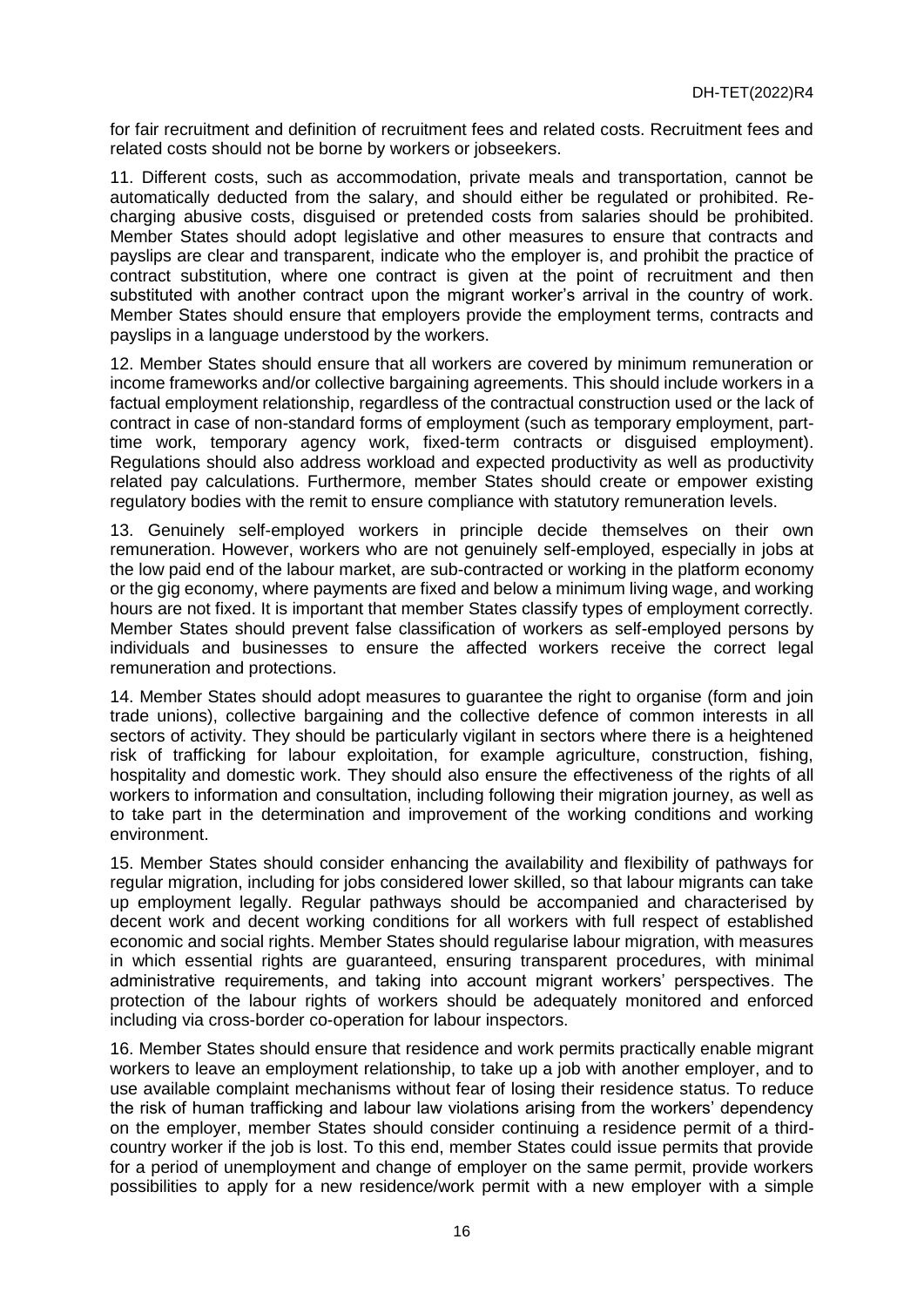administrative procedure from within the country, make use of transitional or bridging permits, or grant a permit to look for work. The ability of migrant workers to transfer employment in practice should be closely monitored by an independent body to ensure workers do not face barriers to transfer.

# **II. Protection**

 $\overline{a}$ 

## *Victim identification*

17. Member States should reinforce and prioritise the detection of cases of human trafficking for the purpose labour exploitation and the identification of victims. Failure to identify victims of human trafficking may lead to a violation of Article 4 of the European Convention on Human Rights, as illustrated by the case-law of the European Court of Human Rights.<sup>2</sup> In order to comply with the duty to identify victims, member States should adopt a National Referral Mechanism (NRM) or equivalent mechanism for the identification and referral to assistance of victims of human trafficking, which defines the roles and responsibilities of all relevant actors, including labour inspectors, trade unions and other civil society actors. Member States should evaluate and adapt their NRM at regular intervals and ensure adequate resources for their effective application.

18. In some cases, identification of cases of trafficking for the purpose of labour exploitation is hampered by the lack of mandate or resources for labour inspectors or other competent national authorities to receive and process individual complaints from all workers, and be able to initiate and strategise inspection activities specifically aimed at detecting labour trafficking situations. Labour inspections should include safe and confidential interviews with workers, using interpreters and/or cultural mediators, if required. Labour inspectorates should conduct their own inspections or, in appropriate cases, jointly with anti-trafficking police units and other relevant actors. Labour inspectorates should clearly define objectives when conducting inspections jointly or concurrently with law enforcement agencies, to ensure coherence and support all workers to access remedy, and to secure evidence of offences with a view to supporting prosecutions and effective, proportionate and dissuasive sanctions.

19. Member States should pay specific attention to the identification of potential victims of trafficking amongst at-risk groups, such as undocumented persons, seasonal workers, temporary agency workers, domestic workers, workers hired through recruitment agencies, posted workers, persons in presumed bogus self-employment, asylum seekers, refugees and persons with temporary immigration or dependent status. Member States should co-operate with specialised NGOs, trade unions and employers to achieve this goal.

20. Member States should recognise that a lack of reporting by potential victims is an important factor contributing to the impunity of traffickers. Lack of reporting to the authorities, trade unions, employers or NGOs occurs because workers do not self-identify as victims of an offence, because they are unaware of their rights, or because the potential benefits of reporting are outweighed by the costs and risks, such as their wages not being paid or facing other reprisals, including detention and deportation. Fear of having to leave the country when reporting exploitation or seeking help is another important reason not to come forward and report a crime. Consequently, member States should take measures aimed at increasing the propensity amongst trafficked persons to self-identify, including establishing safe reporting and effective complaint mechanisms, and concrete possibilities of regularisation of the trafficked person's residence status and access to the labour market, the provision of targeted and

<sup>&</sup>lt;sup>2</sup> Rantsev v. Cyprus and Russia, application No. 25965/04, judgment of 7 January 2010; L.E. v. Greece, application No. 71545/12, judgment of 21 January 2016; Chowdury and Others v. Greece, application no. 21884/15, judgement of 30 March 2017; V.C.L and A.N. v. United Kingdom, judgement of 16 February 2021.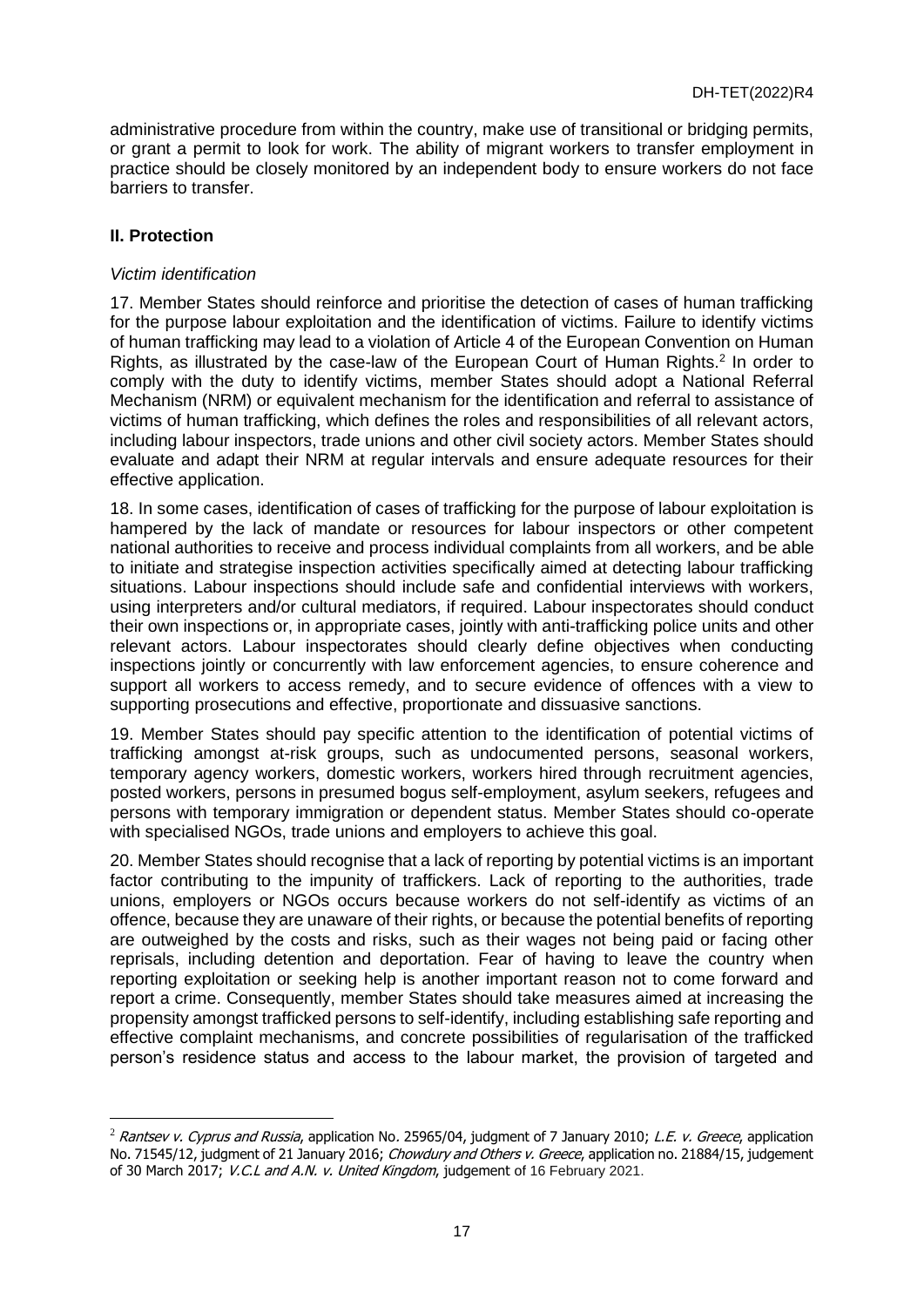tailored support services, including information about their rights, and a realistic chance of receiving compensation and back pay.

21. Member States should ensure that where labour inspectors, law enforcement or migration officials or other competent authorities identify undocumented migrant workers who are presumed victims of human trafficking, the persons concerned have access to national victim protection frameworks and are not detained or removed from the country subject to victim identification processes and related procedures being completed. All police officers, labour inspectors and other representatives of law enforcement bodies should be under a duty to refer victims to the support services set up within the NRM, and report cases where workers did not wish to enter such mechanisms, but were considered to be victims. Member States should ensure that there are specific mechanisms to process claims whenever the victim requests to remain anonymous in order to safeguard his/her employment, without facing negative repercussions and revictimisation. Practical co-operation and data sharing agreements in accordance with Data Protection Regulations between labour inspection and law enforcement, including specialist anti-trafficking units, should ensure that personal information of workers and victims, whether collected in the course of labour inspections, joint inspections, reporting or complaints mechanisms is used to tackle the organisers of such crimes and associated trafficking offences, to provide services and remedies to the victims and not to punish them (see paragraph 35). No immigration enforcement action should be taken against any presumed victim while identification, investigation and prosecution proceedings are ongoing, and the victim is receiving support and advice to make an application to regularise their stay. This is essential because immigration enforcement action should not be taken against vulnerable victims of crime where even the threat of such action can be detrimental to the victim.

22. Front-line health-care professionals can come into early contact with victims of human trafficking and should be offered training as part of continuous professional development programmes on the signs to watch for and on the assistance that is available for presumed victims. Similarly, public health programmes should be human trafficking and trauma-informed, and sensitised to the risk factors.

# *Assistance and protection*

23. Member States should adopt a victim-centred approach in combating trafficking in human beings in which the rights of the victims are guaranteed and prioritised over economic. financial, law enforcement and migration aims.

24. Member States should ensure that a recovery and reflection period of at least 30 days is provided to presumed victims of trafficking when there are reasonable grounds to believe that a person is a victim, to allow them to recover and escape the influence of traffickers and/or take an informed decision on co-operating with the competent authorities. During this period, it shall not be possible to enforce any expulsion order against the persons concerned, and they shall be provided with assistance and protection according to their needs. Member States should inform victims about their rights in a language they understand. The granting of a recovery and reflection period is without prejudice to the activities carried out by the competent authorities when investigating and prosecuting the offences concerned.

25. As persons trafficked for the purpose of labour exploitation are sometimes found in large groups, it may be difficult to accommodate them in existing shelters. Member States should therefore develop contingency plans, engaging with civil society organisations and social services, to provide accommodation for large groups of trafficking victims. Member States should ensure that in such situations all victims are treated individually and according to the assessment of their needs. Provisions should be made to respond to the lasting effects of trauma, including post-traumatic stress syndrome (PTSS) and post-traumatic stress disorder (PTSD), and related psycho-social and health-care needs.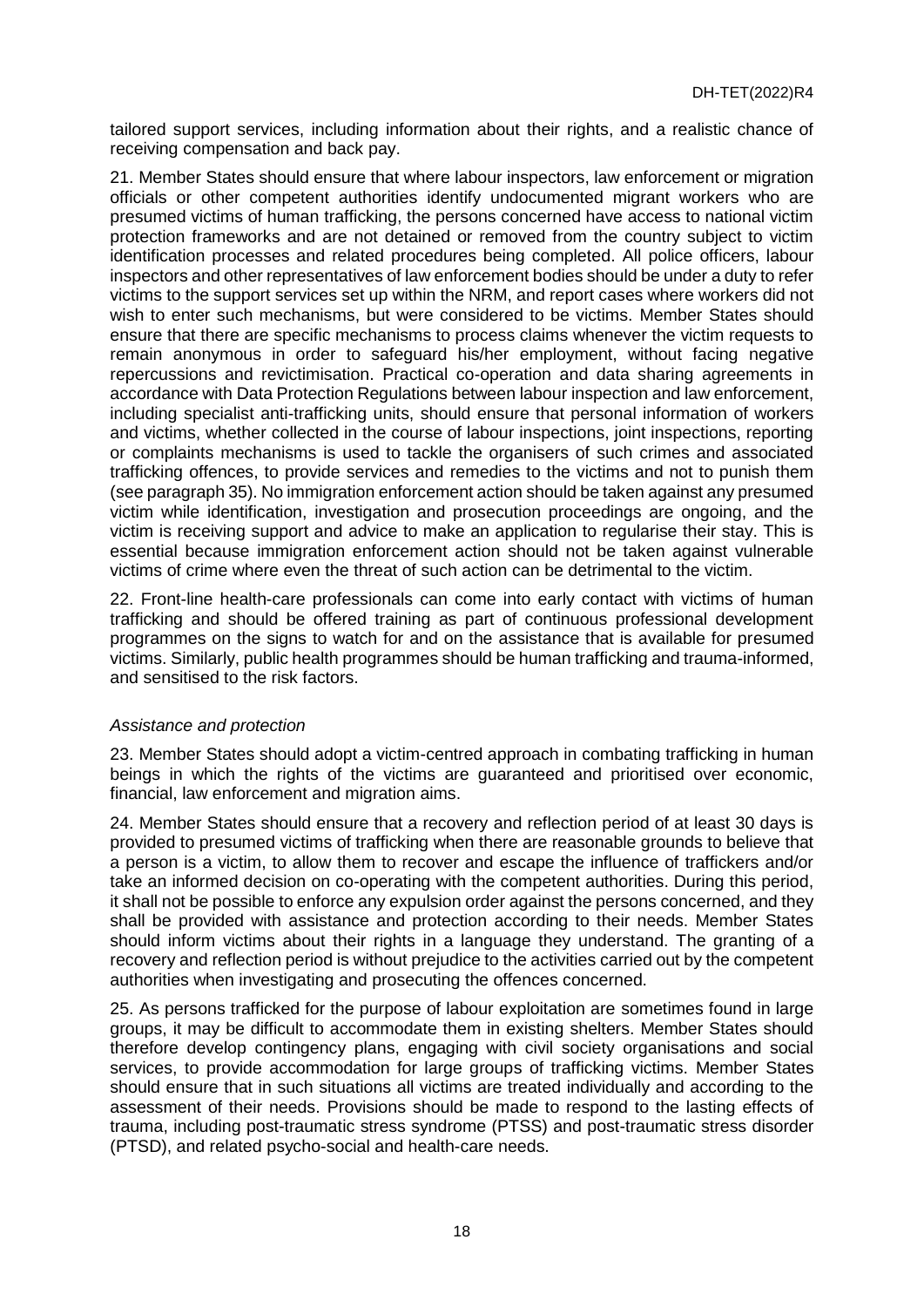26. Furthermore, member States should provide, in co-operation with other relevant actors, including NGOs, trade unions and employers' associations, assistance to trafficked persons with a view to their social inclusion and reintegration. Vocational training, job counselling and job placement schemes, in particular when based on an assessment of the overall labour market that includes appropriate and safe work opportunities in a wide range of fields, are tools of economic empowerment that member States should deploy to assist trafficked persons.

27. Member States should apply appropriate victim and witness protection measures before, during and after judicial proceedings, in order to prevent intimidation and retaliation by traffickers, and to minimise additional trauma for the victims.

#### *Access to compensation and other remedies*

28. According to the United Nations Basic Principles on the Right to an Effective Remedy for Victims of Trafficking in Persons, the right to an effective remedy should include restitution, compensation, rehabilitation, satisfaction and guarantees of non-repetition. The provision of effective remedies serves multiple purposes. The remedy of compensation, for instance, for any injury, loss or harm sustained, can provide critical support in victims' recovery and empowerment, help their social inclusion and prevent re-victimisation.

29. Member States should ensure that all identified trafficked persons are systematically informed, in a language that they can understand, following a cross-cultural and traumainformed approach, of their right to seek remedies and compensation and of the procedures to be followed, irrespective of their immigration status.

30. As court and administrative procedures are often very complex, early access to legal advice and assistance and free legal aid is important to enable victims to claim their rights, including unpaid wages and compensation. Member States should provide legal assistance to all trafficked persons when claiming compensation.

31. Victims' right to compensation consists in a claim against the perpetrators as it is the traffickers who should, in the first place, compensate the victims. Compensation levels should correspond to the financial loss and the physical and moral damages caused. Member States should make use of all measures available to conduct financial investigations linked to investigations into human trafficking cases, carry out property freezing and confiscation of perpetrators' assets, and consider using a proportion of them to fund victim compensation programmes. Barriers to claiming and receiving compensation should be addressed, including through procedures for following up and making sure victims receive back payments and compensation, both when in the country and when they have moved to another country.

32. Even though it is the trafficker who should compensate the victim, in practice there is rarely full compensation because the trafficker has not been found, has disappeared or has declared him/herself bankrupt. In order to safeguard the right to compensation when the perpetrator is unable to pay compensation to the trafficked person, member States should take steps to guarantee compensation of victims by developing accessible procedures for state compensation and the enforcement of compensation claims by the state. State compensation schemes should provide an equitable framework which applies a consistent method to establish an appropriate level of state compensation, and which operates in a manner that does not require expensive legal representation, to prevent that legal costs are deducted from compensation awards. Member States should also consider introducing a system of advance payment of compensation to victims by the State and recovering the money from the perpetrator.

33. Furthermore, member States should provide for clear and accessible procedures to obtain residence permits as a form of remedial measure in itself. When a temporary residence status linked to criminal proceedings is provided initially, possibilities to renew the residence permit in order to claim compensation, or otherwise based on the personal situation of the victim or humanitarian grounds, should be made available.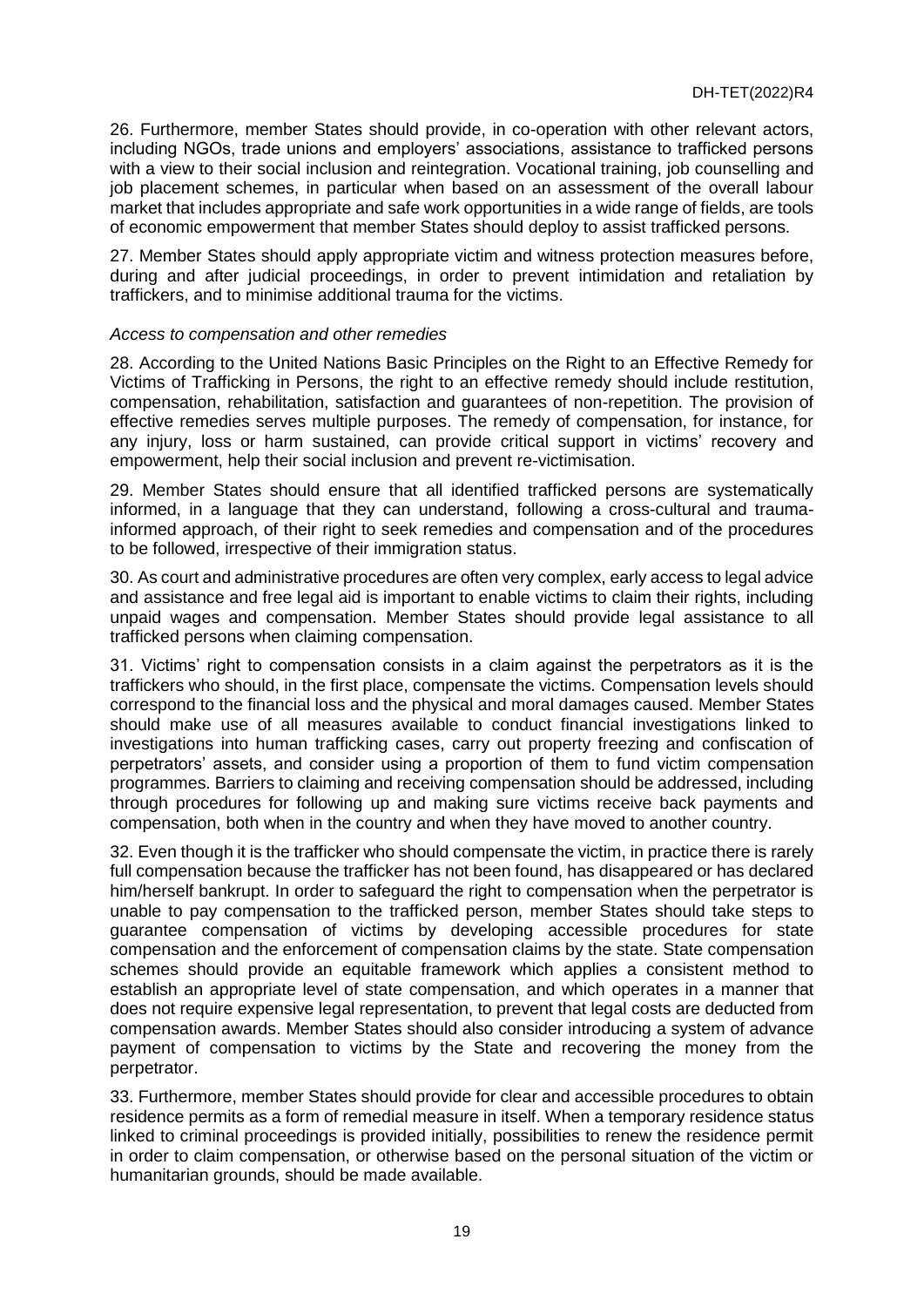34. Member States should also encourage the use of a grievance mechanism based on UN Guiding Principles for business related human rights violations and as part of public-private partnership.

## *Non-punishment provision*

35. Persons who have been trafficked for the purpose of labour exploitation may on occasion be compelled to perform certain acts in relation to access and stay in a State's territory, as well as in relation to the work performed, that violate national law. In order to ensure that victims are not punished for the conduct of traffickers, member States should provide for the possibility of not imposing penalties on victims for their involvement in unlawful activities, to the extent that they have been compelled to do so, through the adoption of a specific legal provision and/or developing, where appropriate, specific guidance on how, at what stage, and to what extent the non-punishment principle is to be applied in practice. In addition to safeguarding the rights of victims, the non-punishment provision encourages victims to report crimes and participate as witnesses in trials against traffickers. The non-punishment provision should be capable of being applied to all types of offences, including administrative, immigration and criminal offences, and should be seen in light of the victim's individual circumstances. When clear evidence emerges that a person was convicted of a crime that was committed as a direct consequence of being a victim of trafficking, convictions should be reviewed.

36. Member States should provide adequate training to police officers, labour inspectors, prosecutors, judges, lawyers, prison and probation staff and other relevant professionals about the application of the non-punishment provision. Training on early victim identification is essential for successfully implementing the non-punishment principle.

## *Protecting child victims of trafficking for labour exploitation*

37. Member States have an obligation to promote, respect and realise children's rights and the principle of the effective abolition of child labour in accordance with ILO's Minimum Age Convention (No. 138) and Worst Forms of Child Labour Convention (No. 182). Children from vulnerable groups, such as children in street situations, children from ethnic minorities, children placed in care institutions, and unaccompanied or separated children, are at heightened risk of being trafficked and subjected to child labour. Member States should raise public awareness of the risks and different manifestations of child trafficking (including for the purposes of forced labour, exploitation in begging or forced criminal activities), and should prioritise the sensitisation and training of relevant professionals (teachers, educational staff, child welfare professionals, social workers, guardians). Member States should not prosecute children for offences committed while being trafficked and should immediately refer them to the NRM and child protection structures.

38. Member States should prevent trafficking for child labour exploitation by, amongst other things, having policies, strategies and action plans in place against child labour, raising the minimum age of work, reducing flexible contracts for children and limiting or abandoning work during weekly hours and night work for children below 16 years of age. Member States should scrutinise and combat policies and practices that facilitate labour exploitation of children, mindful of Article 2, paragraph 3, of the ILO Convention on Minimum Age.

39. Member States should develop mechanisms for thorough risk assessment, including the well-being of the child in case of family reunification and monitoring the long-term reintegration of child victims. Member States should propose and implement durable and sustainable solutions for each child, based on an individual best interests determination, and taking into account the child's views.

# **III. Prosecution**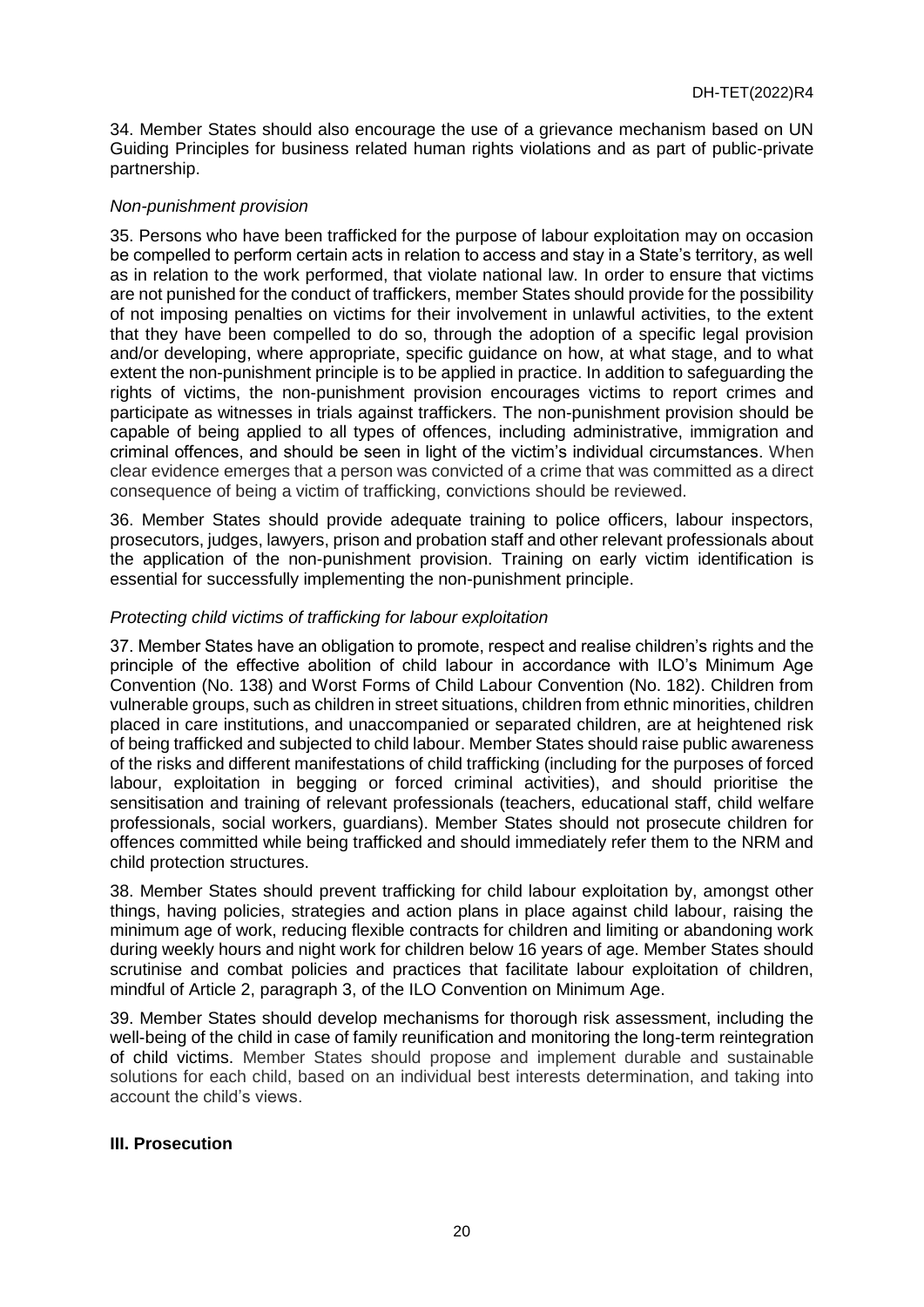## *Understanding the causal link between labour law breaches and trafficking for the purpose of labour exploitation*

40. Due to a lack of knowledge and diverse interpretations of trafficking for labour exploitation, there is confusion between labour law violations and human trafficking for the purpose of labour exploitation. As a result, victims of human trafficking for the purpose of labour exploitation are often not recognised as victims and are being denied victim status and the ensuing rights, while perpetrators are not prosecuted or/are acquitted. The aim of exploitation is a fundamental element of human trafficking. In general, labour exploitation is understood as the taking of unfair advantage of another person's vulnerability or state of need, and coercion, consisting of a combination of labour law and criminal law violations and/or other abuses. Examples can include excessive working days or hours; hazardous work; low or no salary; lack of social protection; wage manipulation; limitations of other rights and freedoms, for example poor housing conditions or limiting the freedom of movement; single employer-tied permits; and deceiving workers of their employment or residence status, all of which may be identified by labour inspectors and other law enforcement bodies. Member States should define the parameters of the concept of labour exploitation through either law or guidance, in order to avoid inconsistency of interpretation and legal uncertainty. They should adopt country-specific guidelines on the interpretation and application of labour exploitation in the context of human trafficking, which explain how failures to tackle labour law breaches can facilitate labour exploitation offences, and set out the continuum ranging from decent work to trafficking for labour exploitation.

41. To further strengthen and clarify the legal framework, member States should make use of international standards and tools, such as the ILO indicators of forced labour. The following lessons from the case-law of the European Court of Human Rights should be taken into account<sup>3</sup>:

- prior consent to perform the work, e.g. at the time of recruitment, is not an obstacle for qualification of forced labour or human trafficking for labour exploitation. When an employer abuses his or her power or profits from the workers' vulnerable situation in order to exploit them, the workers are not offering their labour voluntarily. Similarly, if job offers involve misleading or deception, any consent given by the employee cannot be regarded as informed and voluntary;
- human trafficking and forced labour can take place even if the freedom to move is not restricted (restriction of freedom to move is not a '*condition sine qua non'*);
- withholding of wages is a strong indicator of coercion to work;
- being undocumented is relevant to determine a position of vulnerability;
- in case abusive means are used, the consent of the victim to perform the work becomes irrelevant.

# *Detection, investigation and prosecution*

42. The absence of effective workplace inspections can create an inability to secure evidence to identify victims of trafficking for the purpose of labour exploitation, prove offences, and successfully prosecute offenders. This can be due to inadequate human and financial resources and insufficient training of labour inspectors, their lack of access to private property where employment occurs and workers are accommodated, and the lack of mandate to check employment and working conditions of workers in non-standard forms of employment. Giving a legal mandate to labour inspectors to investigate human trafficking has proven to be a powerful tool in some countries, where associated with adequate resources and not at the expense of the monitoring and enforcement of labour law. Therefore, member States should consider expanding the mandate of labour inspectors to this effect.

 $\overline{a}$ <sup>3</sup> European Court of Human Rights, *Chowdury v. Greece*, 21884/15, 30 March 2017.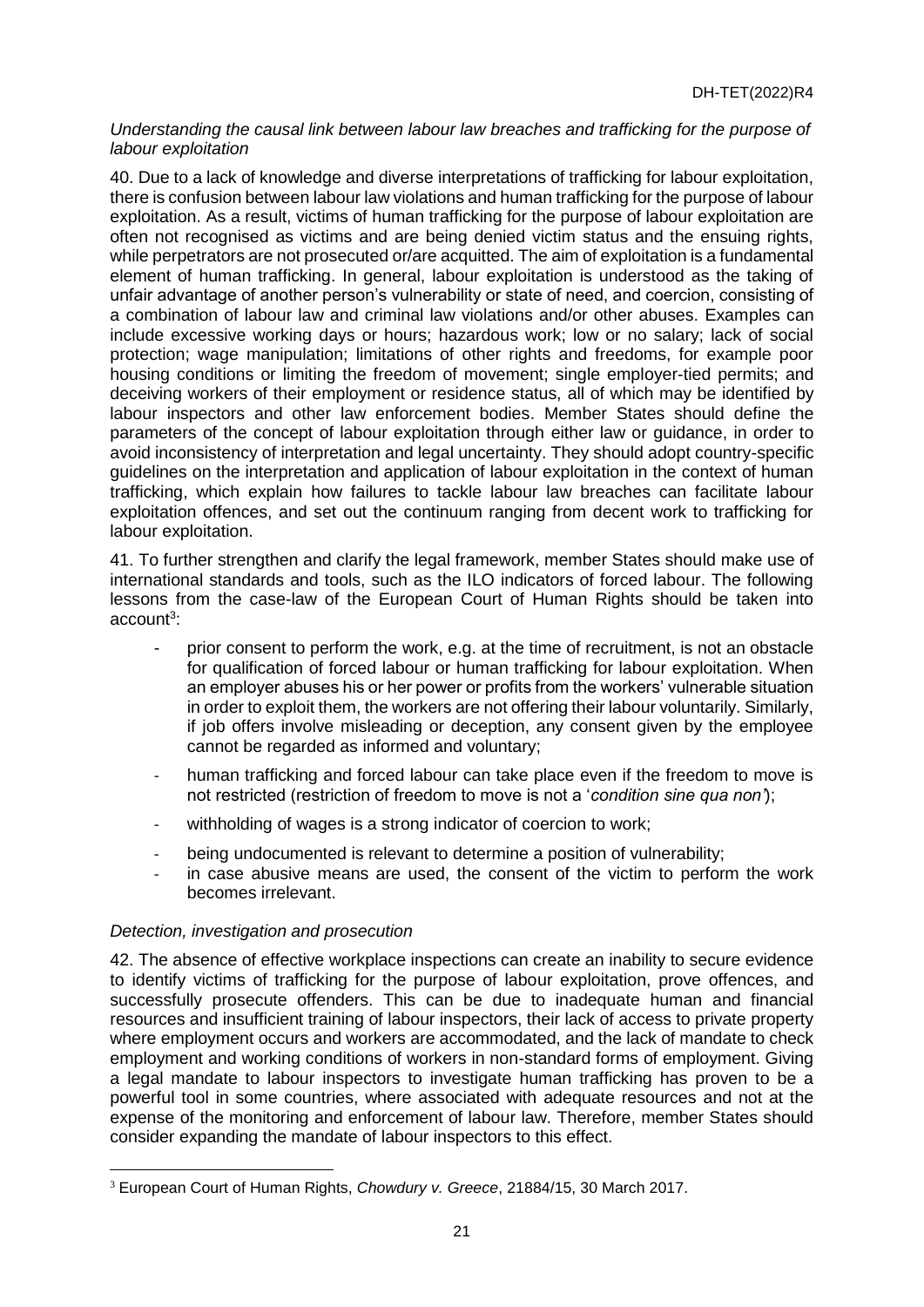43. Through labour inspections, member States should ensure the effective enforcement of labour law standards in all sectors of the economy, including vis-a-vis undocumented workers. Distinguishing between labour inspection and immigration control is crucial to protect undocumented migrants at risk of exploitation, and for the purpose of enforcing labour standards, detection of labour exploitation and identification of potential victims of trafficking.

44. Member States should consider adopting a specific procedure on the investigation of trafficking for the purpose of labour exploitation, using special investigative techniques (such as surveillance, access to data communications information, forensic computer analysis) and systematically carrying out financial investigations, in order to assist prosecutors and judges in the criminal proceedings and to reduce reliance on trafficked persons' testimony. Special investigative techniques must be used in accordance with respect for fundamental principles, namely the principle of legality, the principle of respect for human rights, the principle of utility and proportionality of these means, as laid out in several Committee of Ministers recommendations on special investigative techniques.<sup>4</sup> The collection of evidence should facilitate the qualification of cases as human trafficking when there are elements to characterise an offence as trafficking in human beings and not relabel it as other offences which carry lighter penalties, which may deprive trafficked persons from access to protection, compensation and other remedies.

45. The establishment of specialised units within the police and the Prosecutor's Office, the availability of appropriately trained labour inspectors, as well as specialisation amongst judges and lawyers, enables the acquisition of experience and knowledge, and contributes to a higher prosecution and conviction rate. Therefore, member States should encourage specialisation to deal with human trafficking offences.

46. Member States should ensure that the authorities responsible for investigating trafficking cases are adequately resourced and that relevant professionals are trained on the specificities of trafficking for labour exploitation and its modalities, and are equipped with the right tools to prevent, identify and combat the phenomenon. Training should be integrated in the regular training curricula of different professional groups, including labour inspectors, tax and customs authorities, police officers, prosecutors, judges, border guards, migration officials, asylum authorities and others that work with asylum seekers and refugees, consular staff, social workers and child protection professionals.

47. In view of the increase in cases of recruitment through the Internet and social networks, labour inspectorates, law enforcement agencies, and other relevant authorities should develop digital expertise, increase their online presence and perform frequent controls on job advertisement websites. Training on electronic evidence should be made integral to the training curricula of law enforcement officers. Member States should invest in capacity building in the areas of Internet monitoring, cyber-patrols, undercover online investigations (cyberinfiltration), the use of open source intelligence (OSINT) by specialised officers, and the use of automatic searching tools to analyse evidence.

# **IV. Partnerships and international co-operation**

 $\overline{a}$ 

48. Member States should facilitate and encourage multi-agency and cross-border cooperation in the identification and follow-up of cases of trafficking for the purpose of labour exploitation. A multi-disciplinary, integrated approach involving all relevant organisations enables the sharing of information and intelligence, as well as making it possible for them to complement each other while respecting their different roles and mandates, data protection standards and safeguards. Multi-disciplinary co-operation should include, at a minimum,

<sup>4</sup> CM rec, (2005)10, CM rec (2017)6. "Special Investigative techniques" are defined as: "techniques applied by the competent authorities in the context of criminal investigations for the purpose of preventing, detecting, investigating, prosecuting and suppressing serious crimes, aiming at gathering information in such a way as not to alert the target persons".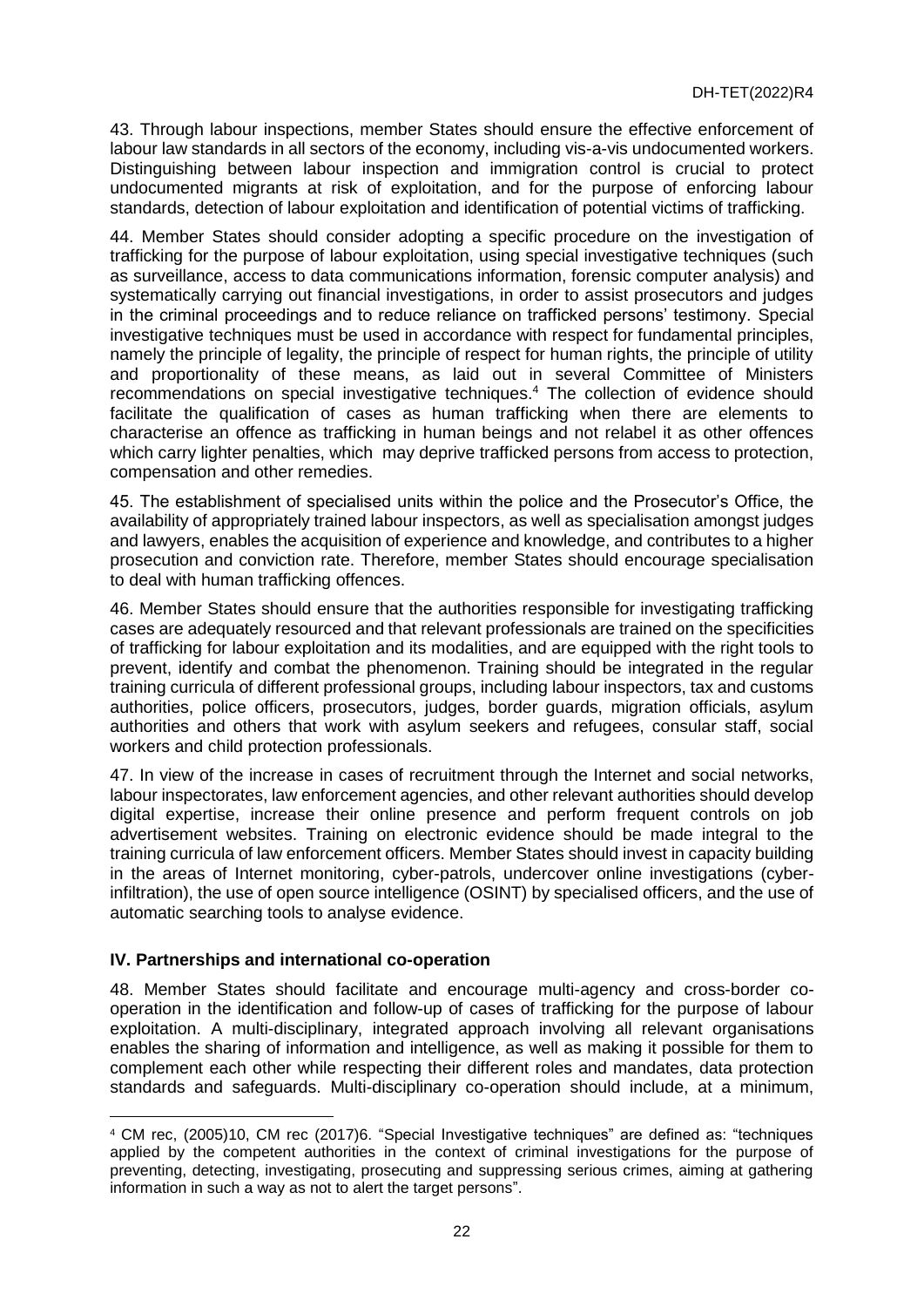representatives of relevant ministries and regional authorities, law enforcement agencies, labour inspectorates, the judiciary, victim support services and NGOs. Other relevant actors include municipal authorities, migrant organisations, employers' organisations, and businesses and trade unions. When possible and appropriate, trafficked persons and persons at risk should be encouraged to play a role in the design and monitoring of measures.

49. National human rights institutions, as well as National Rapporteurs on human trafficking and equivalent mechanisms can make an important contribution to the fight against human trafficking for labour exploitation and the protection of the rights of victims. Member States should work closely with national human rights institutions to that end.

50. Member States should also co-operate bilaterally on combatting human trafficking for labour exploitation as appropriate (e.g. development of links between countries of origin and countries of destination on human trafficking issues) and support multilateral frameworks for co-operation including in the Council of Europe context. Member States should consider developing transnational referral mechanisms as effective tools to address transnational cases of trafficking for labour exploitation.

# **V. Action to enable corporate responsibility and enforce corporate liability**

51. Businesses have a legal and ethical obligation to guarantee labour rights and to protect persons working for them, whether through direct employment contracts or other arrangements, against exploitative practices, which include trafficking in human beings for the purpose of labour exploitation. Furthermore, they have a responsibility under the UN Guiding Principles on Business and Human Rights to act with due diligence and to take measures against such practices so that they do not take place within their business or in their supply chain or with business partners they work with in the country or abroad, including private recruitment and employment agencies. Businesses also have a responsibility to proactively check and assess terms of employment and compliance of the business relations, including in their operations and supply chains. The role of businesses includes the adoption and implementation of measures to facilitate access to remedies for victims for any harm that occurs. Further, businesses have the potential to help trafficked persons regain economic autonomy.

52. Member States should ensure that businesses undertake due diligence throughout their operations supply chains and remain particularly vigilant when operating in sectors known for exploitative practices. Such due diligence should not be limited to only that part of a supply chain that exists within the national borders of the jurisdiction within which the business is located. To this end, member States should apply such measures as may be necessary, including legislation, requiring businesses domiciled within their jurisdiction to apply human rights due diligence throughout their operations and supply chains, comprising obligations to report publicly about measures taken to reduce the risks of human trafficking. This should include control mechanisms, such as an early warning system, a monitoring and evaluating effectiveness of measures, and a whistle blower protection system that encompasses both inhouse and external whistle-blowers, as well as sanctions for non-compliance. The legislation should also ensure that businesses and representatives of businesses can be held liable for the commission of human trafficking offences in their operations and supply chains. Member States should also strengthen the framework for corporate liability, including around several and joint liability across supply chains, and ensure that such legislation is effectively applied in practice in cases of human trafficking for the purpose of labour exploitation.

53. Furthermore, member States should ensure that corporate liability and due diligence legislation is effectively applied in practice in cases of human trafficking for the purpose of labour exploitation. They should perform periodic assessment of the effectiveness of the legislation and, if necessary, strengthen it. Member States could also encourage businesses to engage with trade unions and other civil society organisations, including those representing